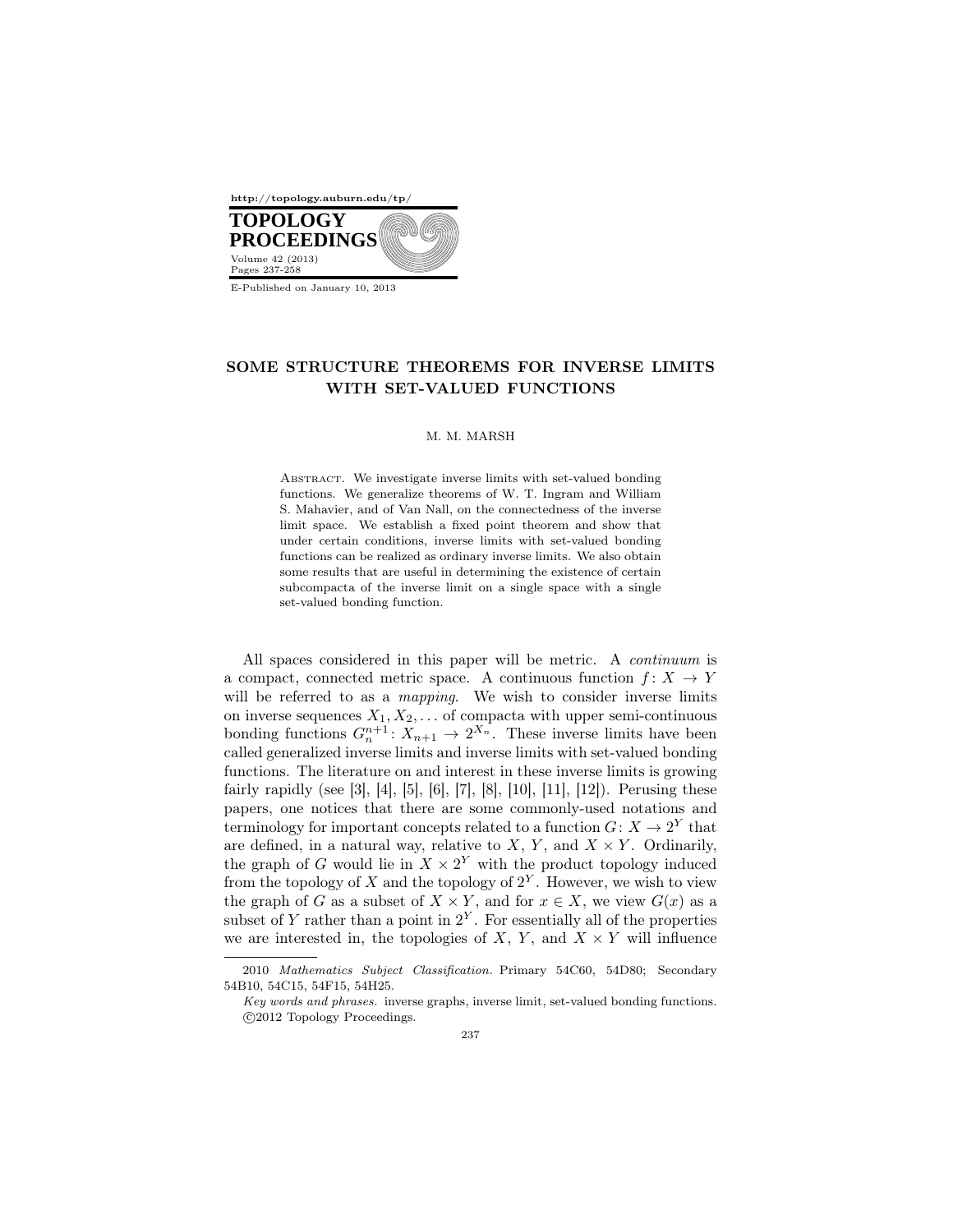our terminology. With this in mind, we will write  $G: X \rightarrow Y$  and say that  $G$  is a *set-valued function* from  $X$  to  $Y$  if and only if  $G$  is a function from *X* to 2<sup>*Y*</sup>. We note that the set  $\{(x, y) \in X \times Y \mid y \in G(x)\}$ , which we call the *graph of G* and denote by  $\vec{gr} G$ , coincides with the definition of *G* being a relation from *X* to *Y*. That is,  $G \subset X \times Y$  and all of the notations  $y \in G(x)$ ,  $(x, y) \in G$ , and  $xGy$  store the same meaning and are not uncommon. Nevertheless, in this paper, we will typically distinguish between *G* and the graph of *G*. Most of the structural theorems for the inverse limits studied in this paper are related to properties of the graphs of the set-valued bonding functions.

A set-valued function  $G: X \to Y$  is *upper semi-continuous at the point*  $x \in X$  if, for each open set *V* in *Y* containing the set  $G(x)$ , there is an open set *U* in *X* such that  $x \in U$  and  $G(p) \subset V$  for each  $p \in U$ . If  $G: X \to Y$  is upper semi-continuous at each point of X, then G is said to be *upper semi-continuous* (usc). Suppose *H* is a subset of  $X \times Y$  and the projection of  $H$  into  $X$  is  $A$ . It has been shown (see [6, Theorem 2.1]) that *H* is closed if and only if *H* is the graph of a usc set-valued function  $h: A \to Y$ . We will occasionally use this equivalence without further reference.

Let  $X_1, X_2, \ldots$  be a sequence of compacta and for each  $n \geq 1$ , let  $G_n^{n+1}: X_{n+1} \to X_n$  be a usc set-valued function. We say that  $\{X_n, G_n^{n+1}\}\$ is an *inverse sequence with usc set-valued bonding functions*. The *inverse limit* of the sequence, denoted  $\lim_{n} \{X_n, G_n^{n+1}\}\$ , is the set  $\{(x_1, x_2, \ldots) \in$  $\prod_{n\geq 1} X_n$  *|*  $x_n \in G_n^{n+1}(x_{n+1})$  for  $n \geq 1$ }. The topological structure of these inverse limits, as related to the topological structure of the graphs of the bonding functions, is the focus of the paper.

### 1. Graphs and Inverse Graphs

Important objects in this study will be generalized graphs as introduced by W. T. Ingram and William S. Mahavier [6, p. 123]. We change their notation and terminology slightly. Suppose that  $\{X_i, G_i^{i+1}\}$ is an inverse sequence of compacta with usc set-valued bonding functions  $G_i^{i+1}: X_{i+1} \to X_i$ . For  $m \geq 1$ , we define the *inverse graph of*  $(G_1^2, G_2^3, \ldots, G_m^{m+1})$  as follows.

$$
\stackrel{\leftarrow}{\text{gr}}(G_1^2, G_2^3, \dots, G_m^{m+1}) = \{x \in \prod_{i=1}^{m+1} X_i \mid x_i \in G_i^{i+1}(x_{i+1}) \text{ for } 1 \le i \le m\}.
$$

The set  $G(G_1^2, G_2^3, \ldots, G_m^{m+1})$  in [6] is the same as our inverse graph of  $(G_1^2, G_2^3, \ldots, G_m^{m+1}).$ 

For a collection of two compacta  $X_1$  and  $X_2$  and  $G: X_2 \to X_1$  a usc set-valued function, let  $D(G) = \{x \in X_2 \mid y \in G(x) \text{ for some } y \in X_1\}$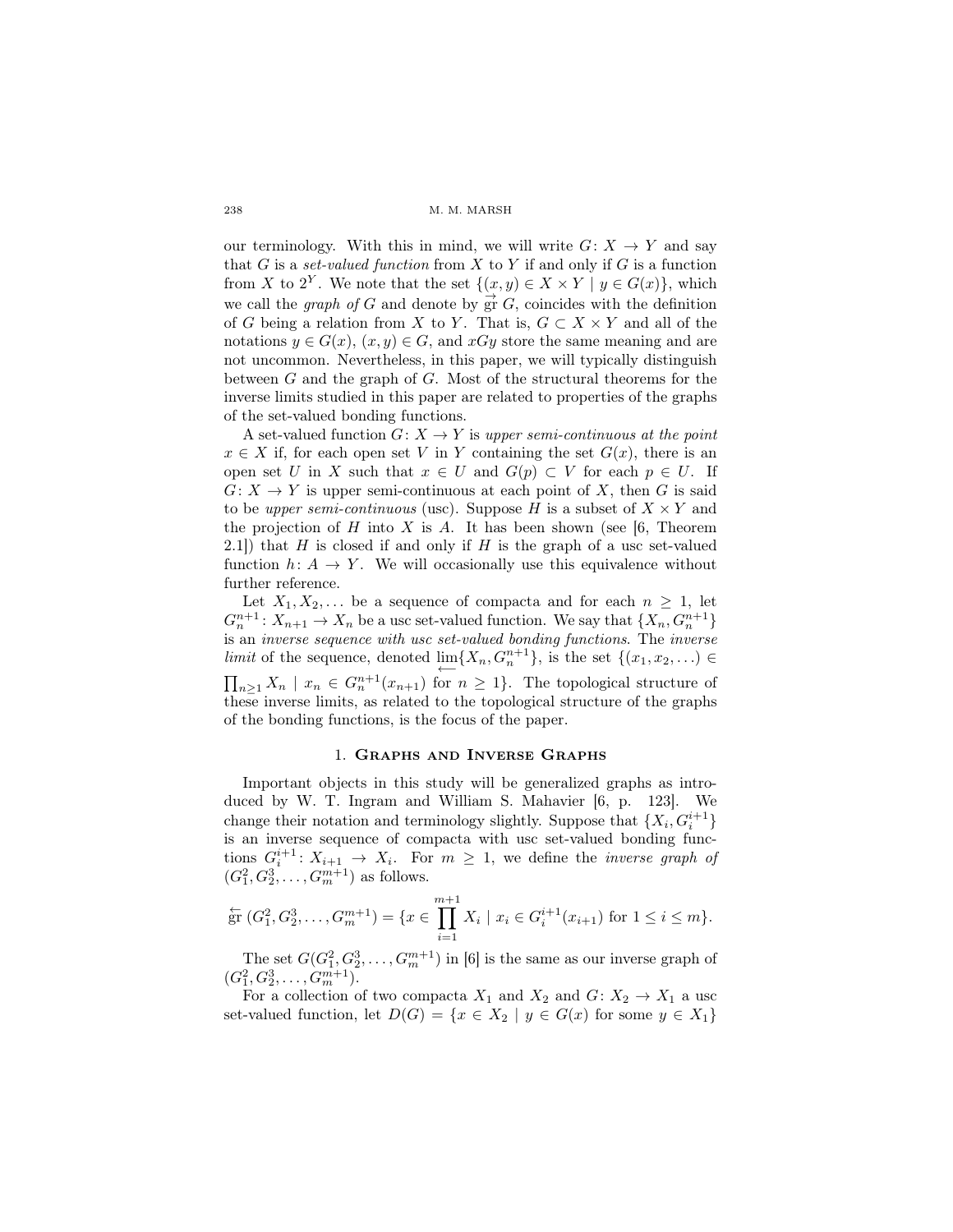and  $R(G) = \{y \in X_1 \mid y \in G(x) \text{ for some } x \in X_2\}$ . If  $A \subset X_2$ , let  $G|_A$ be the usc set-valued function such that  $D(G|_A) = A$  and  $G|_A(x) = G(x)$ for  $x \in A$ . We note that  $\frac{c}{gr}(G) = \frac{c}{gr}(G^{-1})$ , where  $G^{-1} \colon R(G) \to X$  is defined by  $x \in G^{-1}(y)$  if and only if  $y \in G(x)$ . Note also that the graph of *G* is homeomorphic to the inverse graph of *G* as subsets of  $X_2 \times X_1$ and  $X_1 \times X_2$ , respectively. For homeomorphic spaces X and Y, we write  $X \stackrel{T}{\approx} Y$ . So we have that

- - $(*)$   $\frac{\leftarrow}{\text{gr}} G \stackrel{T}{\approx} \frac{\rightarrow}{\text{gr}} G.$

Since we will be using graphs and inverse graphs throughout this section and §2, it will be convenient to simplify the notation somewhat. We let  $\overleftarrow{g}$   $G_1^{m+1} = \overleftarrow{g}$   $(G_1^2, G_2^3, \ldots, G_m^{m+1})$ . For consistency of notation in theorems that follow, if  $1 \leq k \leq m+1$ , we let  $\overleftarrow{gr} G_k^k = X_k$ .

For the special case when, for each  $1 \leq i \leq m$ ,  $X_i = X = X_{i+1}$  and  $G_i^{i+1} = G$ , we call  $G_{m+1}^{\leftarrow} = \text{gr } (G, G, \ldots, G)$  the  $(m+1)$ -*inverse graph* of *G*. Note that the  $(m + 1)$ -*inverse graph* of *G* sits in  $\prod_{i=1}^{m+1} X$ . So, according to this notation,  $G_2^{\leftarrow} = \overleftarrow{gr} G$ .

If each  $X_i = [0, 1]$ , one can "see" what an inverse graph  $\overleftarrow{gr} G_1^{m+1}$  looks like by doing the following. Draw the inverse graph of  $G_i^{i+1}$  for each 1 ≤ *i* ≤ *m*. Start by applying  $(G_2^3)^{-1}$  to the second coordinates of each point of  $\frac{L}{2\Gamma}$  ( $G_1^2$ ), getting  $\frac{L}{2\Gamma}$  ( $G_1^2$ ,  $G_2^3$ ) sitting in [0, 1]<sup>3</sup> "above" the inverse graph of  $G_1^2$  in  $[0,1]^2$ . Continue this process through  $m-1$  steps to get  $\frac{C}{\text{gr}} G_1^{m+1}$ . We will discuss some examples later.

Fix  $1 \leq j \leq m+1$ . It is clear that  $\prod_{i=1}^{j} X_i \times \prod_{i=j+1}^{m+1} X_i \stackrel{T}{\approx} \prod_{i=1}^{m+1} X_i$ under the homeomorphism defined by  $h((x_1, \ldots, x_i), (\dot{x}_{i+1}, \ldots, x_{m+1})) =$  $(x_1, \ldots, x_j, x_{j+1}, \ldots, x_{m+1})$ . So we will make no distinction between these spaces or between subsets  $M$  and  $h(M)$  of the two.

For  $1 \leq j < k < m+1$ , let  $G_j^{m+1}[k]$ :  $\overleftarrow{gr} G_{k+1}^{m+1} \rightarrow \overleftarrow{gr} G_j^k$  be the usc setvalued function defined by  $(x_j, x_{j+1}, \ldots, x_k) \in G_j^{m+1}[k](x_{k+1}, \ldots, x_{m+1})$ if and only if  $(x_j, \ldots, x_{m+1})$  is in  $\overleftarrow{gr} G_j^{m+1}$ . We note that  $\overleftarrow{gr} G_j^{m+1}[k] \stackrel{T}{\approx}$  $\overleftarrow{\mathrm{gr}} G_j^{m+1}$ .

For  $j \geq 1$ , let  $\pi_j$ :  $\prod_{i=1}^{\infty} X_i \to X_j$  denote  $j^{\text{th}}$ -coordinate projection. It will be useful to also let  $\pi_j$ :  $\prod_{i=k}^m X_i \to X_j$  denote  $j^{\text{th}}$ -coordinate projection for any finite subsequence  $\{k, k+1, \ldots, m-1, m\}$  of N with  $k < m$  and  $k \leq j \leq m$ .

Suppose for each  $1 \leq i \leq m$ ,  $G_i^{i+1}$ :  $X_{i+1} \to X_i$  is a usc set-valued function. In general,  $\frac{L}{gr} G_1^{m+1}$  may not be connected even if each  $\frac{L}{gr} (G_i^{i+1})$ is connected (see [6, Example 1] and consider the 3-inverse graph of *M*). We define a property for usc set-valued functions on continua that will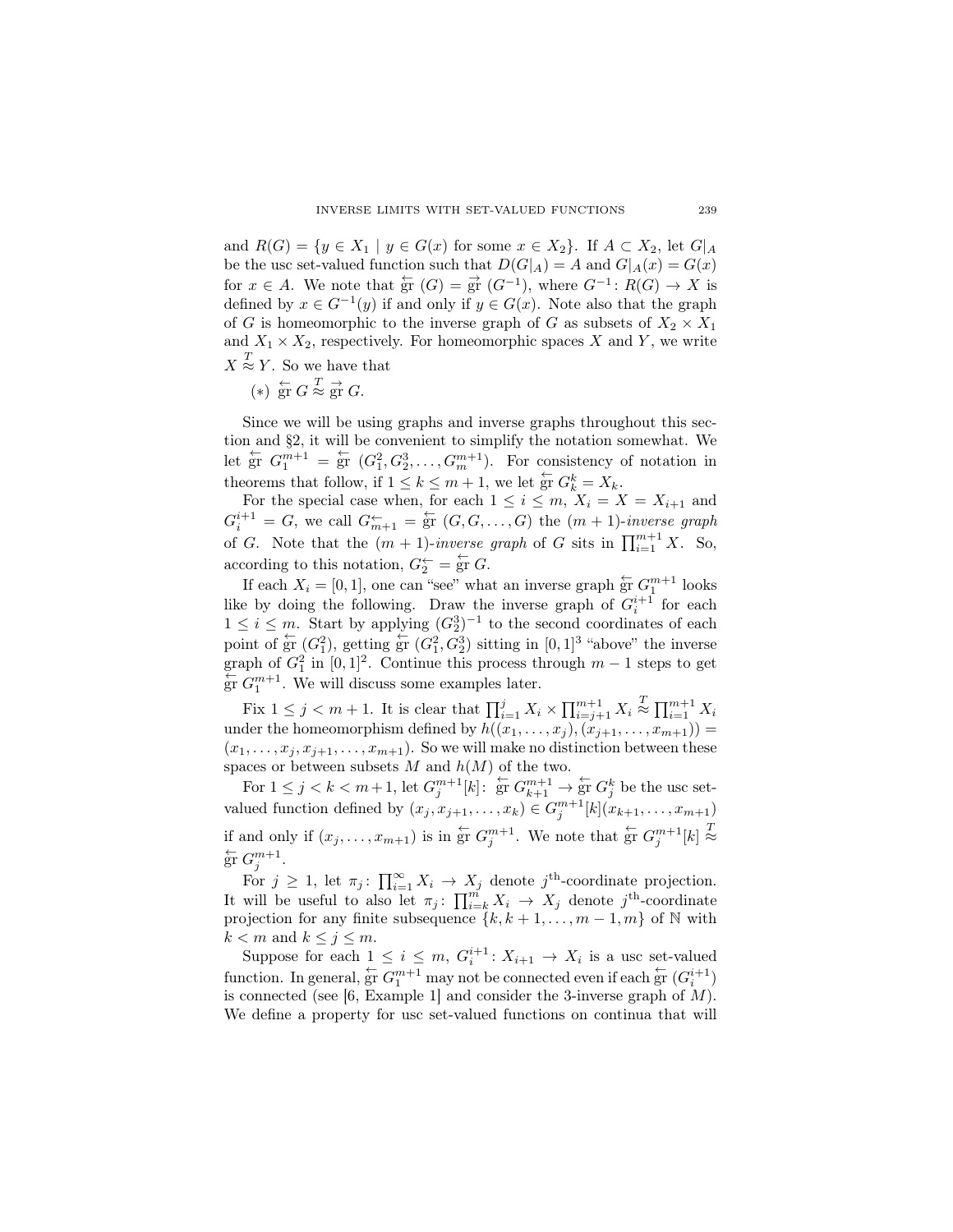ensure that the inverse graphs are connected. Our property is weaker than the properties in [6, Theorem 4.3 and Theorem 4.5] and equivalent to the properties in [12, Theorem 3.1].

A usc set-valued function  $G: X_2 \to X_1$  is *continuum-valued* if, for each  $x \in X_2$ , the set  $G(x)$  is connected in  $X_1$ .

Observation 1.1 follows from (*∗*) and [6, Theorem 4.1].

**Observation 1.1.** *If*  $G: X_2 \to X_1$  *is a usc continuum-valued function* and  $X_2$  *is connected, then*  $\overleftarrow{gr}$  *G is connected.* 

We say that a usc set-valued function  $G: X_2 \to X_1$  is a *union of usc continuum-valued functions* if, for each  $x \in X_2$  and each  $y \in G(x)$ , there exists a usc continuum-valued function  $g: X_2 \to X_1$  such that  $y \in g(x)$ and  $\overleftarrow{\text{gr}} g \subset \overleftarrow{\text{gr}} G$ .

If the usc set-valued function  $G: X_2 \to X_1$  is surjective, we say that  $G^{-1}: X_1 \to X_2$  is a *union of usc continuum-valued functions* if, for each  $y \in X_1$  and  $x \in G^{-1}(y)$ , there exists a usc continuum-valued function *f* :  $X_1 \to X_2$  such that  $x \in f(y)$  and  $\overrightarrow{gr} f \subset \overrightarrow{gr} G^{-1} = \overleftarrow{gr} G$ .

**Observation 1.2.** *If the usc set-valued function*  $G: X_2 \to X_1$  *is a union of usc continuum-valued functions, then for each closed subset*  $K$  *of*  $X_2$ *,*  $G|_K: K \to X_1$  *is a union of usc continuum-valued functions.* 

Observation 1.3 follows from [6, Theorem 4.3 and Theorem 4.5].

**Observation 1.3.** *Suppose*  $X_1, X_2, \ldots, X_{m+1}$  *are continua and, for each*  $1 \leq i \leq m$ ,  $G_i^{i+1}$ :  $X_{i+1} \to X_i$  *is a surjective usc set-valued function. If*  $\int$  *each*  $G_i^{i+1}$  *is continuum-valued* (*or if each*  $(G_i^{i+1})^{-1}$  *is continuum-valued*)*, then*  $\overleftarrow{gr}$   $(G_1^{m+1})$  *is connected.* 

In the lemmas and theorems that follow in this section, we will be working in  $\prod_{i=1}^{m+1} X_i$ , where each  $X_i$  is a continuum.

**Lemma 1.4.** *Suppose that*  $X_1, X_2, \ldots, X_{m+1}$  *are continua and, for each*  $1 \leq i \leq m$ ,  $G_i^{i+1}$ :  $X_{i+1} \to X_i$  *is a surjective usc set-valued function with a connected inverse graph. Suppose also that for each*  $1 \leq i \leq m$ ,  $G_i^{i+1}: X_{i+1} \to X_i$  *is a union of usc continuum-valued functions. Then the usc set-valued function*  $G_1^{m+1}[m]: X_{m+1} \to \text{gr } G_1^m$  *is a union of usc continuum-valued functions.*

*Proof.* We use induction on the number of bonding functions. If  $m = 1$ , then  $G_1^2[1] = G_1^2$  and  $G_1^2: X_2 \to X_1$  is a union of usc continuum-valued functions by assumption.

Assume that  $G_1^m[m-1]: X_m \to \mathop{\text{gr}}\limits^{\leftarrow} G_1^{m-1}$  is a union of usc continuumvalued functions.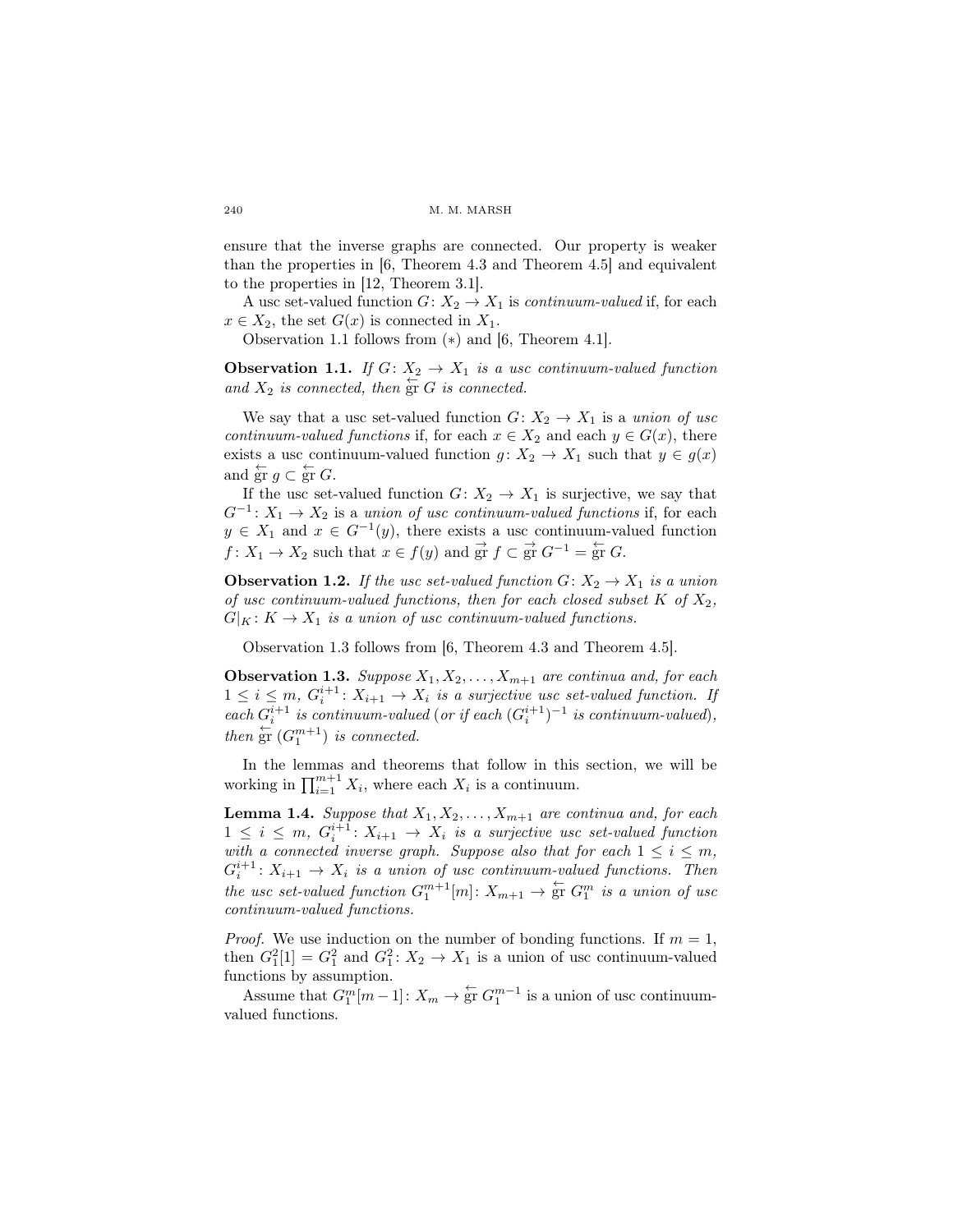Let  $(x_1, x_2, \ldots, x_m) \in G_1^{m+1}[m](x_{m+1})$ . Since  $G_m^{m+1}$  is a union of usc continuum-valued functions, there exists a usc continuum-valued function  $h_m^{m+1}: X_{m+1} \to X_m$  such that  $x_m \in h_m^{m+1}(x_{m+1})$  and  $\overleftarrow{\text{gr}} h_m^{m+1} \subset \overleftarrow{\text{gr}}$  $G_m^{m+1}$ . Also, by inductive assumption, there exists a usc continuumvalued function  $h_1^m$ :  $R(h_m^{m+1}) \to \frac{L}{S}$   $G_1^{m-1}$  such that  $(x_1, \ldots, x_{m-1}) \in$  $h_1^m(x_m)$  and  $\overleftarrow{\text{gr}} h_1^m \subset \overleftarrow{\text{gr}} G_1^m[m-1]$ . Since  $R(h_m^{m+1}) = \pi_m(\overleftarrow{\text{gr}} h_m^{m+1}),$  it follows that  $R(h_m^{m+1})$  is closed and connected in  $X_m$ .

Let  $L = \{(z_1, \ldots, z_{m+1}) \in \text{gr } G_1^{m+1} \mid (z_1, \ldots, z_{m-1}) \in h_1^m(z_m) \text{ and } z_m \in$  $h_m^{m+1}(z_{m+1})\}$ . Note that  $(x_1, x_2, ..., x_{m+1}) \in L$  and  $L \stackrel{T}{\approx} \stackrel{\leftarrow}{\text{gr}} (h_1^m, h_m^{m+1})$ . By definition,  $L \subset \text{gr } G_1^{m+1}$ . We now view  $L$  as the inverse graph of a usc set-valued function  $\ell$  from  $X_{m+1}$  to  $\overleftarrow{gr} G_1^m$ . We have left only to see that *ℓ* is continuum-valued.

To see that for each  $x \in X_{m+1}$ ,  $\ell(x)$  is non-empty and connected, we note that  $\ell(x) \stackrel{T}{\approx} \stackrel{L}{\text{gr}} h_1^m|_{h_m^{m+1}(x)}$ , which is non-empty by the existence of  $h_1^m$  and  $h_m^{m+1}$ . Since both  $h_m^{m+1}$  and  $h_1^m$  are continuum-valued, it follows from Observation 1.1 that  $\ell(x)$  is connected.

**Lemma 1.5.** *Suppose that*  $X_1, X_2, \ldots, X_{m+1}$  *are continua and for each*  $1 \leq i \leq m$ ,  $G_i^{i+1}$ :  $X_{i+1} \to X_i$  *is a surjective usc set-valued function whose inverse graph is connected. Suppose also that for each*  $1 \leq i \leq j$ *m*,  $(G_i^{i+1})^{-1}$ :  $X_i \to X_{i+1}$  *is a union of usc continuum-valued functions. Then the usc set-valued function*  $(G_1^{m+1}[1])^{-1}$ :  $X_1 \rightarrow \text{gr } G_2^{m+1}$  *is a union of usc continuum-valued functions.*

*Proof.* The proof is similar to the proof of Lemma 1.4.  $\Box$ 

The proof of Theorem 1.6 is similar to the proof of Theorem 4.5 in [6].

**Theorem 1.6.** *Suppose that*  $X_1, X_2, \ldots, X_{m+1}$  *are continua and for each*  $1 \leq i \leq m$ ,  $G_i^{i+1}$ :  $X_{i+1} \to X_i$  *is a surjective usc set-valued function with a connected inverse graph. Suppose also that for each*  $1 \leq i \leq m$ ,  $G_i^{i+1}: X_{i+1} \to X_i$  *is a union of usc continuum-valued functions. Then*  $\sum_{n=1}^{\infty} G_1^{m+1}$  *is connected.* 

*Proof.* We use induction on the number of bonding functions. For  $m = 1$ ,  $\frac{1}{2}$  G<sub>1</sub><sup>2</sup> is connected by assumption.

Assume that  $\frac{L}{gr} G_1^m$  is connected. Let *A* and *B* be closed sets whose union is  $\overleftarrow{gr} G_1^{m+1}$ , and let *h* be the projection from  $\overleftarrow{gr} G_1^{m+1}$  onto  $\overleftarrow{gr} G_1^m$ . Since  $h(A) \cup h(B) = \frac{L}{2}$  *G*<sup>*m*</sup>, there exists a point  $p = (p_1, \ldots, p_m) \in h(A) \cap$ *h*(*B*). Assume *a* =  $(p_1, \ldots, p_m, y_{m+1}) \in A$  and *b* =  $(p_1, \ldots, p_m, z_{m+1}) \in A$ *B*. By inductive assumption,  $\frac{1}{S}$  *G*<sup>*m*</sup> is connected. Also, by Lemma 1.4,  $G_1^m[m-1]: X_m \to \overleftarrow{\text{gr}} G_1^{m-1}$  is a union of usc continuum-valued functions.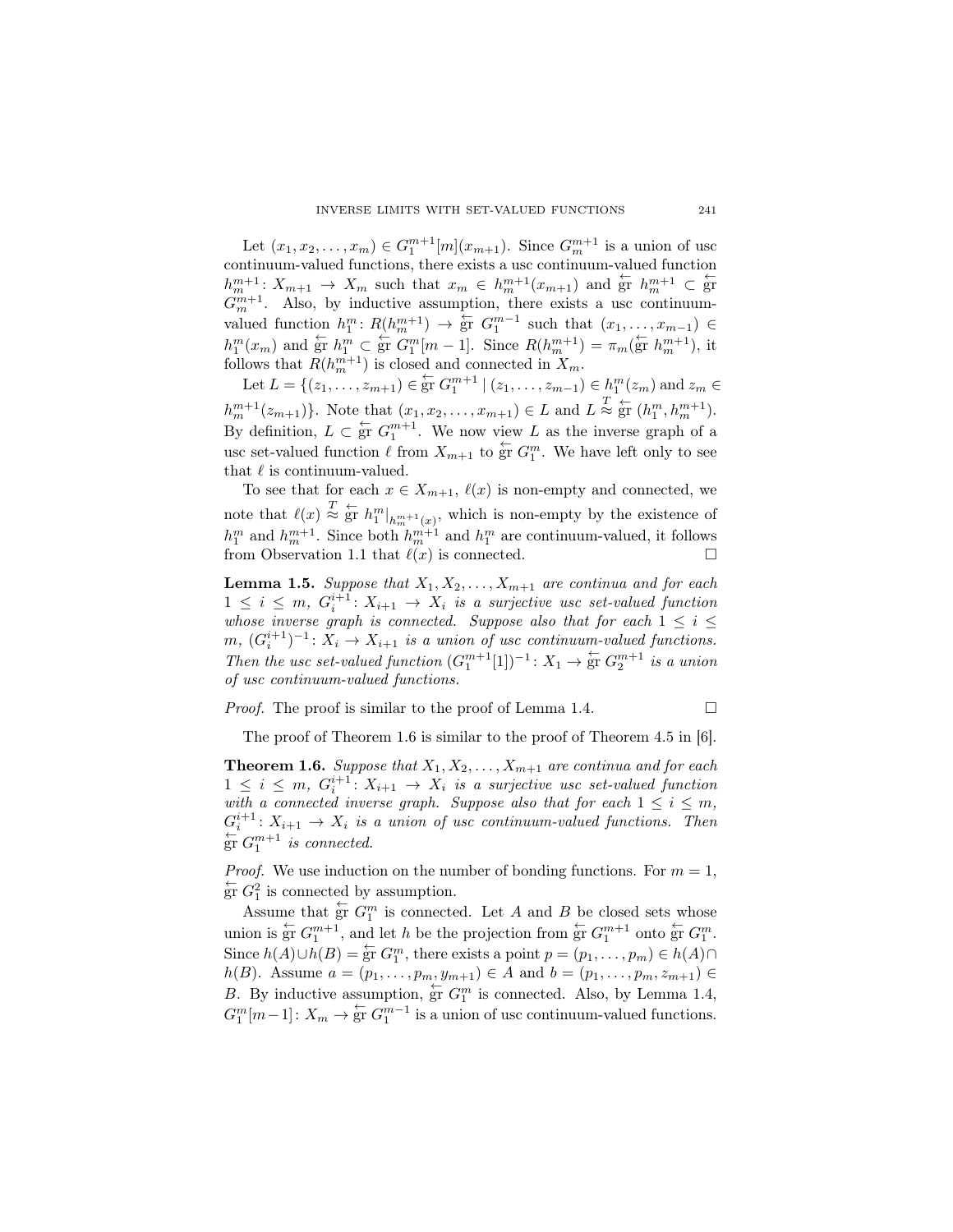Let  $g: X_m \to \mathfrak{F}$   $G_1^{m-1}$  be a usc continuum-valued function such that  $(p_1, \ldots, p_{m-1}) \in g(p_m)$  and  $\overleftarrow{gr} g \subset \overleftarrow{gr} G_1^m[m-1].$ 

Let  $S = \{(x_1, \ldots, x_{m+1}) \in \text{gr } G_1^{m+1} \mid (x_1, \ldots, x_{m-1}) \in g(x_m) \text{ and } x_m \in G_1\}$  $G_m^{m+1}(x_{m+1})$ . We view *S* as the inverse graph of a usc set-valued function *s*:  $\frac{L}{\text{gr}} G_m^{m+1} \to \prod_{i=1}^{m-1} X_i$  defined by  $s(x_m, x_{m+1}) = g(x_m)$ . Note that  $\frac{C}{\text{gr}} G_m^{m+1}$  is connected by assumption and *s* is continuum-valued. It follows from Observation 1.1 that  $S \stackrel{T}{\approx} \stackrel{\leftarrow}{\text{gr}} s$  is connected. Note that *a* and *b* are in *S*; so *S* meets both *A* and *B*. It follows that *A* and *B* are not mutually separated. Hence,  $\overleftarrow{gr} G_1^{m+1}$  is connected.

**Theorem 1.7.** *Suppose that*  $X_1, X_2, \ldots, X_{m+1}$  *are continua and for each*  $1 \leq i \leq m$ ,  $G_i^{i+1}$ :  $X_{i+1} \to X_i$  *is a surjective usc set-valued function whose inverse graph is connected. Suppose also that for each*  $1 \leq i \leq$ *m*,  $(G_i^{i+1})^{-1}$ :  $X_i \to X_{i+1}$  *is a union of usc continuum-valued functions. Then*  $\overline{gr} G_1^{m+1}$  *is connected.* 

*Proof.* The proof is similar to the proof of Theorem 1.6.

In [12, Theorem 3.1], Van Nall has a condition on a surjective relation  $F: X \to X$  that ensures  $\lim\{X, F\}$  is a continuum. His condition that *F* be the union of a collection of closed subsets  ${F_\alpha}_{\alpha \in \Gamma}$  with certain properties is equivalent to *F* being a union of usc continuum-valued functions. Via Nall's Theorem 3.3, having *F <sup>−</sup>*<sup>1</sup> be a union of usc continuum-valued functions also leads to the connectedness of  $\lim\{X,F\}$ . We are able to *←−* generalize his Theorem 3.1 (see Corollary 1.8) by additionally showing that for different factor spaces and different set-valued bonding functions, the inverse graphs and the inverse limit space  $\lim_{n \to \infty} \{X_i, G_i^{i+1}\}\$  will be con-*←−* tinua.

Completely analogously to [6, theorems 4.4, 4.6, 4.7, and 4.8], we get the following corollary.

**Corollary 1.8.** Let  $X_1, X_2, \ldots$  be an inverse sequence of continua and *suppose that for each*  $i \geq 1$ ,  $G_i^{i+1}$ :  $X_{i+1} \to X_i$  *is a surjective usc setvalued function whose inverse graph is connected. Suppose also that for each*  $i \geq 1$ ,  $G_i^{i+1}$ :  $X_{i+1} \to X_i$  *is a union of usc continuum-valued functions (or for each*  $i \geq 1$ ,  $(G_i^{i+1})^{-1}$ :  $X_i \to X_{i+1}$  *is a union of usc continuumvalued functions). Then*  $\lim_{t \to \infty} \{X_i, G_i^{i+1}\}$  *is a continuum.* 

Ingram and Mahavier [7, p. 90, Theorem 126] have shown that if  $X =$  $\lim_{i \to \infty} \{X_i, G_i^{i+1}\}\$ is an inverse limit with usc set-valued bonding functions  $\leftarrow$  such that for each *i* ≥ 1, one of  $G_i^{i+1}$  or  $(G_i^{i+1})^{-1}$  is continuum-valued, then  $X$  is a continuum. Ingram has asked the author in correspondence

*←−*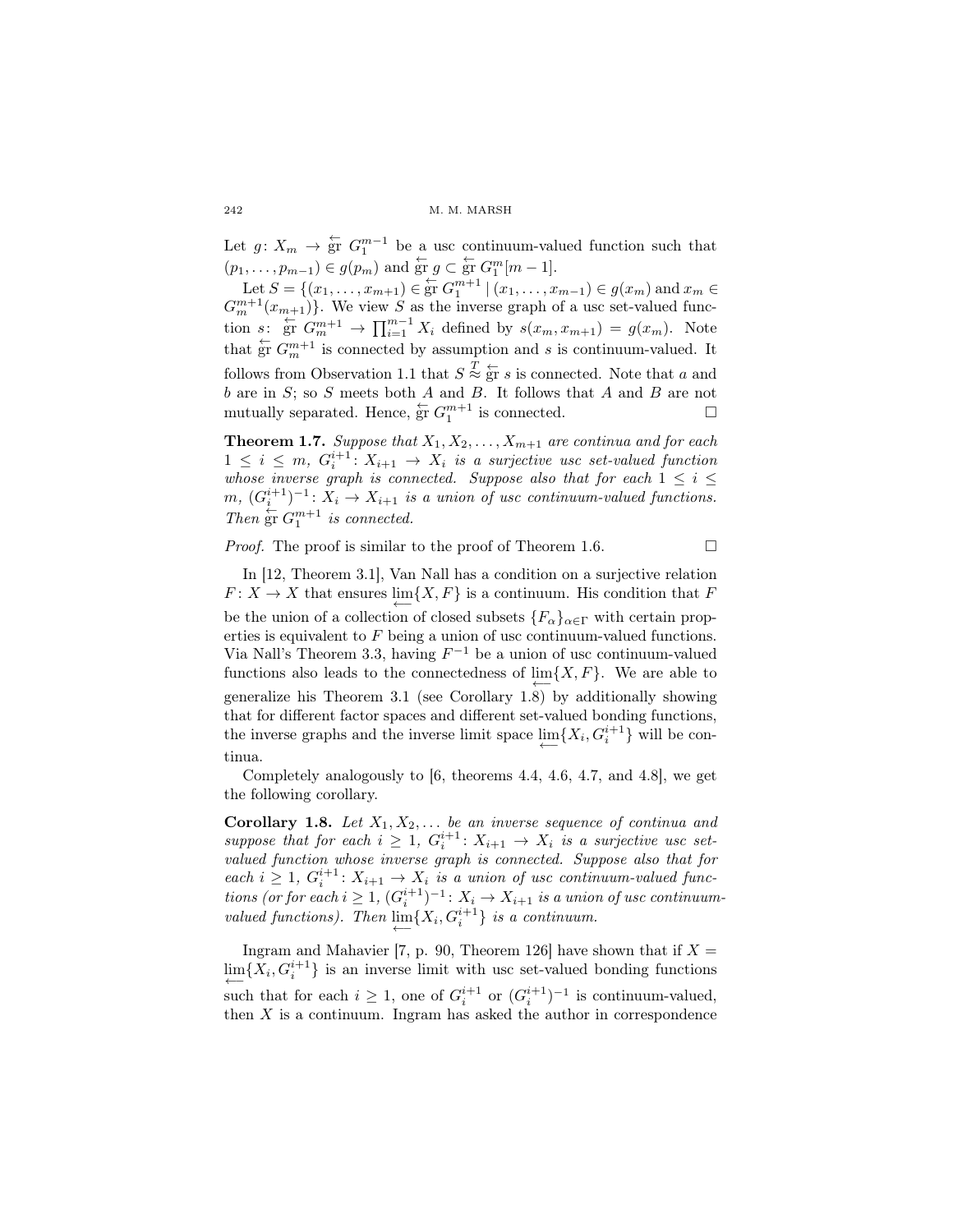if an analogous theorem is possible if "continuum-valued" is replaced with "a union of continuum-valued functions." We provide an example below to show that this, in general, is not the case.

**Example 1.9.** There exists an inverse limit space  $X = \lim_{n \to \infty} \{ [0, 1], G_i^{i+1} \},$ where  $(G_1^2)^{-1}$  is a continuum-valued function,  $G_2^3$  is the union of two mappings,  $G_i^{i+1}$  is the identity mapping for each  $i \geq 3$ , and X is disconnected.

*Proof.* Let  $\vec{gr} G_1^2$  be the union of  $[0,1] \times \{0\}$  and the convex arc from the point  $(0,0)$  to the point  $(\frac{3}{4},1)$  in  $[0,1]^2$ . Note that  $(G_1^2)^{-1}$  is a continuumvalued function. Specifically,  $(G_1^2)^{-1}(0) = [0,1]$  and  $(G_1^2)^{-1}(t) = \frac{3}{4}t$  for  $0 < t \leq 1$ . Let  $\overrightarrow{gr} G_2^3$  be the union of the convex arc from  $(0, \frac{3}{4})$  to  $(1, 1)$ in  $[0, 1]^2$  and the diagonal in  $[0, 1]^2$ . Note that  $G_2^3$  is the union of two mappings. Specifically,  $f_1(t) = \frac{1}{4}t + \frac{3}{4}$  and  $f_2(t) = t$ . Let  $G_i^{i+1} = id$ . Let  $X = \lim_{i} \{ [0, 1], G_i^{i+1} \}.$  To see that *X* is not connected, note that the point  $(0, 0, 0, ...) \in X$  and the point  $(1, \frac{3}{4}, 0, 0, ...)$  is the only point of *X* in the open set  $U = (\frac{7}{8}, 1] \times (\frac{5}{8}, \frac{7}{8}) \times [0, \frac{1}{8}) \times [0, 1] \times [0, 1] \times \dots$  It is also easy to see that the 3-inverse graph  $\overleftarrow{gr} G_1^3$  is not connected.

It would be useful to know what conditions on set-valued bonding functions on absolute retracts (or on [0*,* 1]) would produce inverse graphs that are absolute retracts. We mention this again later after we establish a fixed point theorem related to absolute retracts. That the bonding functions be unions of usc continuum-valued functions whose graphs are absolute retracts is not enough. Ingram provides a counterexample [5, Example 4.2], even on [0*,* 1]. Note that his bonding function *f* is a union of usc continuum-valued functions and the graph of *f* is an absolute retract, but the 3-inverse graph contains a simple closed curve.

Question 1.10. Let  $X_1, \ldots, X_{m+1}$  be absolute retracts and for  $1 \leq i \leq n$ *m*, let  $G_i^{i+1}$ :  $X_{i+1} \to X_i$  be a usc set-valued function whose graph is an absolute retract. What additional conditions on  $G_i^{i+1}$  will ensure that  $\frac{C}{\text{gr}} G_1^{m+1}$  is an absolute retract?

## 2. *k*-Tail Sequences in Inverse Sequences with SET-VALUED FUNCTIONS

Let  $X = \lim_{n \to \infty} \{X_n, G_n^{n+1}\}\$ , where for each  $n \geq 1$ ,  $X_n$  is a compactum with diam $(X_n) = 1$ , and  $G_n^{n+1}$ :  $X_{n+1} \to X_n$  is a usc set-valued function. Let *d* denote the usual metric on  $\prod_{n\geq 1} X_n$ . Let  $\rho_n: \prod_{i\geq 1} X_i \to \prod_{i=1}^n X_i$ denote projection onto the first *n* coordinates.

Let  $k \in \mathbb{N}$  and for  $i \geq k$ , let  $Y_i$  be a compactum such that  $Y_i \subset$ *X*<sup>*i*</sup>. Suppose that  ${Z_i^{i+1}: Y_{i+1} \to X_i}_{i \geq k}$  is a sequence of usc set-valued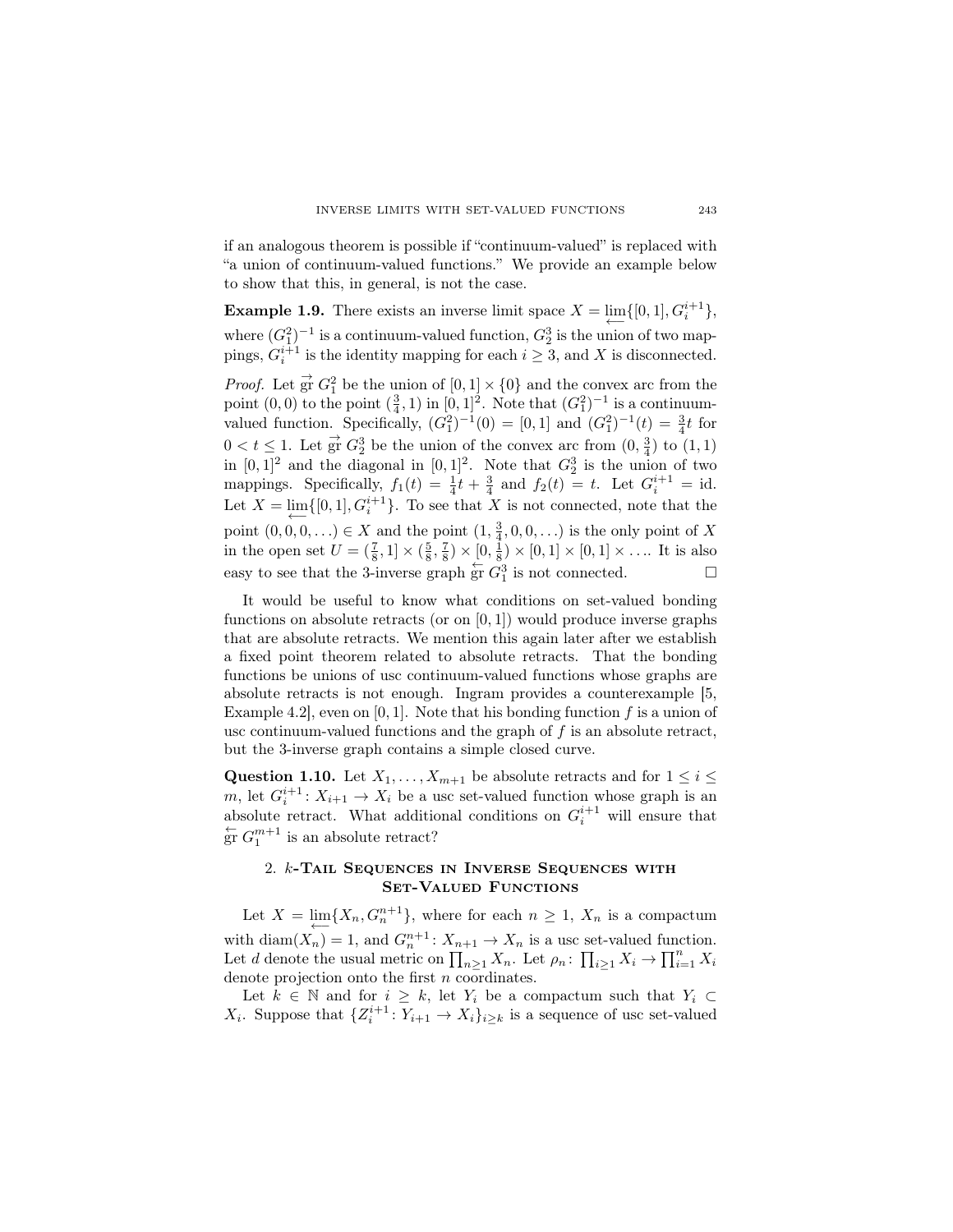functions such that for each  $i \geq k$ ,  $\overrightarrow{gr} Z_i^{i+1} \subset \overrightarrow{gr} G_i^{i+1}$ . Suppose also that for  $i \geq 0$ ,

- (i)  $Y_{k+i} \subset R(Z_{k+i}^{k+i+1}),$  and
- (ii)  $(Z_{k+i}^{k+i+1})^{-1}$  is a mapping (from  $R(Z_{k+i}^{k+i+1})$  into  $X_{k+i+1}$ ).

Under these conditions, we say that  $\{Z_i^{i+1}\}_{i\geq k}$  is a *k*-*tail sequence of inverse mappings* (with respect to the inverse sequence  $\{X_n, G_n^{n+1}\}\$ ). We use the *k*-tail sequence  $\{Z_i^{i+1}\}_{i \geq k}$  to generate a subcompactum of *X*. Let  $A_k = R(Z_k^{k+1})$ . For  $1 \leq i < k$ , let  $A_i = R(G_i^{i+1}|_{A_{i+1}})$  and let  $g_i^{i+1} = G_i^{i+1}|_{A_{i+1}}$ . For  $i \geq 1$ , let  $A_{k+i} = (Z_{k+i-1}^{k+i})^{-1}(A_{k+i-1})$  and let  $g_{k+i-1}^{k+i} = Z_{k+i-1}^{k+i} |_{A_{k+i}}$ . Note that for  $i \geq 1, A_{k+i} \subset Y_{k+i}$ 

Let  $A(k) = \lim_{n \to \infty} \{A_n, g_n^{n+1}\}.$  By [4, Theorem 2.4],  $A(k)$  is a subcompactum of *X*. We say that  $A(k)$  is the *subcompactum of X* generated by *the k*-tail sequence  $\{Z_i^{i+1}\}_{i \geq k}$ . We note that if  $\{Z_i^{i+1}\}_{i \geq k}$  is a *k*-tail sequence (of inverse mappings), then  ${Z_i^{i+1}}_{i \geq k+j}$  is a  $(k+j)$ -tail sequence for each  $j \geq 1$ . Furthermore, it is straightforward to see that the sequence  ${A(k+j)}$ <sub>*j*</sub> $>0$  of subcompacta of *X* generated by the  $(k+j)$ -tail sequences is nested. That is,  $A(k) \subset A(k+1) \subset \ldots \subset A(k+j) \subset \ldots$ 

**Theorem 2.1.** Let  $X = \lim_{n \to \infty} \{X_n, G_n^{n+1}\}$ , where for each  $n \geq 1$ ,  $X_n$ *is a compactum and*  $G_n^{n+1}: X_{n+1} \to X_n$  *is a usc set-valued function. Suppose A*(*k*) *is the subcompactum of X generated by the k-tail sequence*  ${Z_i^{i+1}}_{i \geq k}$ . Then the projection map  $\rho_k|_{A(k)}$ :  $A(k) \to \text{gr } G_1^k|_{A_k}$  is a home*omorphism.*

*Proof.* To see that  $\rho_k|_{A(k)}$  is one-to-one, let  $x = (x_1, x_2, \ldots)$  and  $y =$  $(y_1, y_2, \ldots)$  be points of  $A(k)$  and suppose that  $\rho_k(x) = \rho_k(y)$ . So *x* and *y* agree in their first *k* coordinates. Also,  $x_k \in Z_k^{k+1}(x_{k+1})$  and  $y_k \in Z_k^{k+1}(y_{k+1})$  by definition of  $A(k)$ . By property (ii),  $(Z_k^{k+1})^{-1}$  is a mapping. Since  $x_k = y_k$ , it follows that  $x_{k+1} = y_{k+1}$ . Similarly,  $x_{k+1} \in$  $Z_{k+1}^{k+2}(x_{k+2})$  and  $y_{k+1} \in Z_{k+1}^{k+2}(y_{k+2})$ . Since  $(Z_{k+1}^{k+2})^{-1}$  is a mapping, it follows that  $x_{k+2} = y_{k+2}$ . So we get that  $x_{k+i} = y_{k+i}$  for all  $i \geq 1$ . Hence,  $x = y$ .

Now we show that  $\rho_k(A(k)) = \overleftarrow{\text{gr}} G_1^k|_{A_k}$ .

Let  $x = (x_1, x_2, \ldots, x_k, \ldots) \in A(k)$ ; so  $\rho_k(x) = (x_1, x_2, \ldots, x_k)$ . By definition of  $A(k)$ ,  $x_k \in R(Z_k^{k+1}) = A_k$ , and for  $1 \leq i \leq k$ ,  $x_{k-i} \in$  $G_{k-i}^{k-i+1}(x_{k-i+1})$ . It follows that  $(x_1, x_2, \ldots, x_k) \in \operatorname{gr} G_1^k|_{A_k}$ .

Let  $(x_1, x_2, \ldots, x_k) \in \operatorname{gr} G_1^k|_{A_k}$ . By definition,  $x_k \in A_k$ . Since  $(Z_k^{k+1})^{-1}$ is a mapping, there exists unique  $x_{k+1} \in X_{k+1}$  such that  $x_k \in Z_k^{k+1}(x_{k+1}),$ and thus by definition of  $A_{k+1}$ ,  $x_{k+1} \in A_{k+1}$ . Similarly, by properties (i) and (ii), for each  $i \geq 2$ , there exists unique  $x_{k+i} \in A_{k+i}$  such that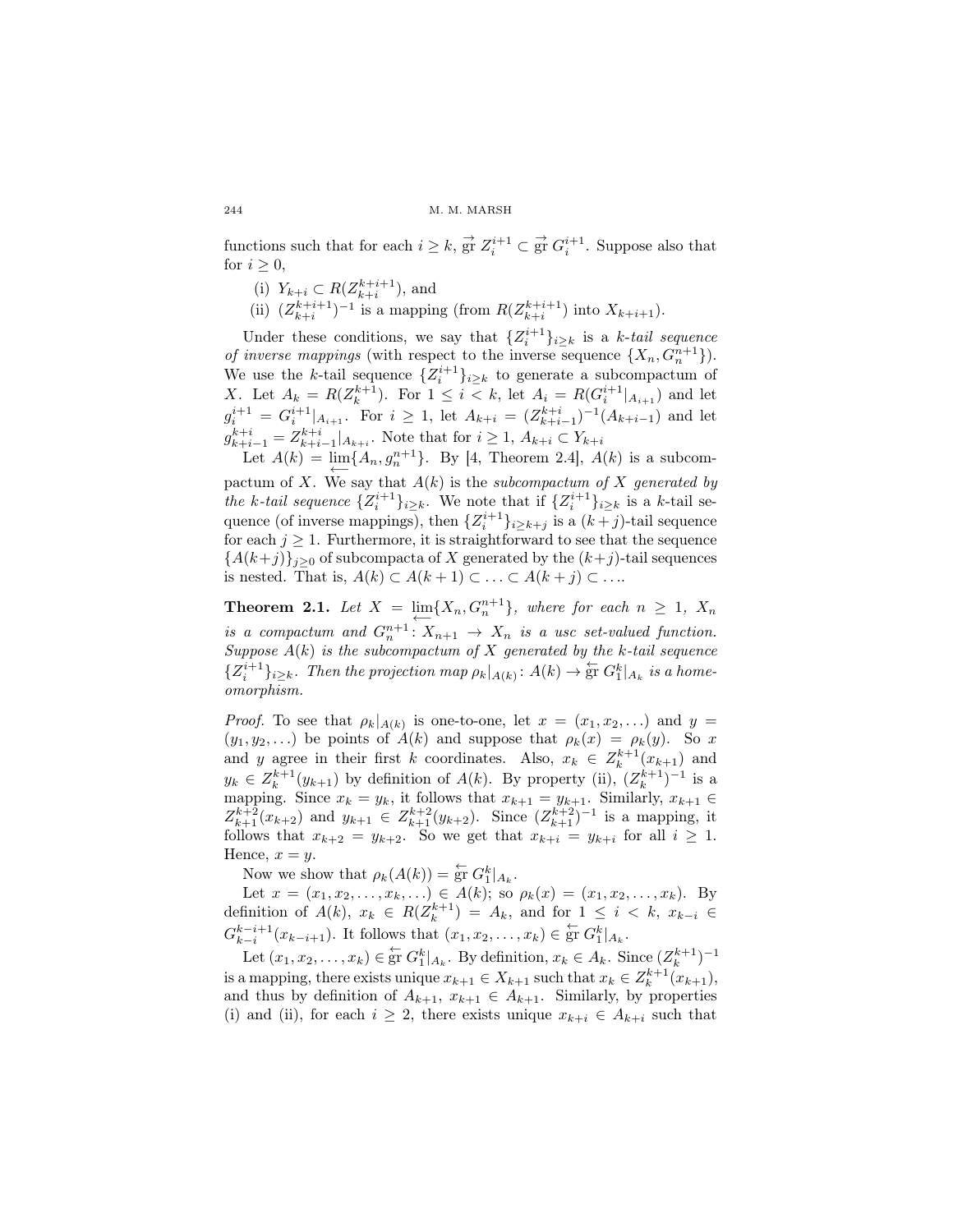$x_{k+i-1} \in Z_{k+i-1}^{k+i}(x_{k+i})$ . Hence,  $x = (x_1, x_2, \ldots, x_k, \ldots) \in A(k)$  and  $\rho_k(x) = (x_1, x_2, \dots, x_k)$ . We have that  $\rho_k|_{A(k)}$  is a homeomorphism onto  $\stackrel{\leftarrow}{\text{gr}} G_1^k|_{A_k}$ .

In the proof of Theorem 2.1, we see that for  $x = (x_1, x_2, \ldots, x_k, \ldots)$  $A(k)$ , the  $k^{\text{th}}$  coordinate uniquely determines the  $i^{\text{th}}$  coordinate for all  $i \geq k+1$ . We refer to  $(x_k, x_{k+1}, \ldots)$  as the *k*-tail sequence generated by *xk*.

**Theorem 2.2.** Let  $X = \lim_{n \to \infty} \{X_n, G_n^{n+1}\}\$ , where for each  $n \geq 1$ ,  $X_n$ *is a compactum and*  $G_n^{n+1}$  :  $X_{n+1} \rightarrow X_n$  *is a usc set-valued function. Suppose A*(*k*) *is the subcompactum of X generated by the k-tail sequence*  ${Z_i^{i+1}}_{i \geq k}$ . If  $R(Z_k^{k+1}) = X_k$ , then there exists a retraction  $r_k$  of X onto *A*(*k*) *and*  $d(r_k, id|_X) < \frac{1}{2^{k-1}}$ .

*Proof.* From Theorem 2.1, we have that  $\rho_k|_{A(k)}$  is a homeomorphism onto the inverse graph  $\frac{1}{S}$ <sup>r</sup>  $G_1^k|_{A_k}$ . By assumption,  $A_k = R(Z_k^{k+1}) = X_k$ . So  $\frac{1}{e^{\lambda}} G_{1}^{k} |_{A_{k}} = \frac{1}{e^{\lambda}} G_{1}^{k}$ . Let  $\gamma_{k}$ :  $\frac{1}{e^{\lambda}} G_{1}^{k} \to A(k)$  be the inverse homeomorphism of  $\rho_k|_{A(k)}$ . Define  $r_k: X \to A(k)$  by  $r_k = \gamma_k \rho_k$ .

If  $x \in A(k)$ , then  $r_k(x) = \gamma_k \rho_k(x) = x$  by definition of  $\gamma_k$ . So  $r_k$  is a retraction onto  $A(k)$ . Let  $x \in X$ . Then  $\rho_k(r_k(x)) = \rho_k(\gamma_k \rho_k(x)) =$  $\rho_k(x)$ . So  $r_k(x)$  and *x* agree in their first *k* coordinates. It follows that  $d(r_k, id|_X) < \frac{1}{2^{k}}$ *<sup>k</sup>−*<sup>1</sup> .

**Corollary 2.3.** Let  $X = \lim_{n \to \infty} \{X_n, G_n^{n+1}\}\$ , where for each  $n \geq 1$ ,  $X_n$  is a  $\longleftarrow$  *compactum and*  $G_n^{n+1}$ :  $X_{n+1} \to X_n$  *is a usc set-valued function. Suppose* that  $\{Z_i^{i+1}\}_{i\geq k}$  is a k-tail sequence and, for each  $i \geq k$ ,  $R(Z_i^{i+1}) = X_i$ . *Then X contains a monotonic increasing sequence of compacta*  ${A(n)}_{n\geq k}$  *such that for each*  $n \geq k$ *,*  $A(n)$  *is homeomorphic to the inverse graph*  $\overleftarrow{g}$ **r**  $G_1^n$  *under the projection map*  $\rho_n|_{A(n)}$ *. Furthermore, there exists a sequence of retractions*  $\{r_n : X \to A(n)\}_{n \geq k}$  *that converges uniformly to the identity map on X.*

*Proof.* For each  $n \geq k$ , let  $A(n)$  be the subcompactum of X generated by the *n*-tail sequence  $\{Z_i^{i+1}\}_{i \geq n}$ . It has previously been noted that  ${A(n)}_{n \geq k}$  is a nested sequence of compacta. The remaining conditions follow from Theorem 2.1 and Theorem 2.2. follow from Theorem 2.1 and Theorem 2.2.

In [2], C. A. Eberhart and J. B. Fugate make the following definition. Let *X* be a continuum (compactum) and let *P* be a topological property. Suppose  ${f_n: X \to X}$  is a sequence of mappings that converges to the identity map on *X*. If for each  $n \geq 1$ ,  $f_n(X)$  has property *P*, then it is said that *X can be approximated from within by continua (compacta)*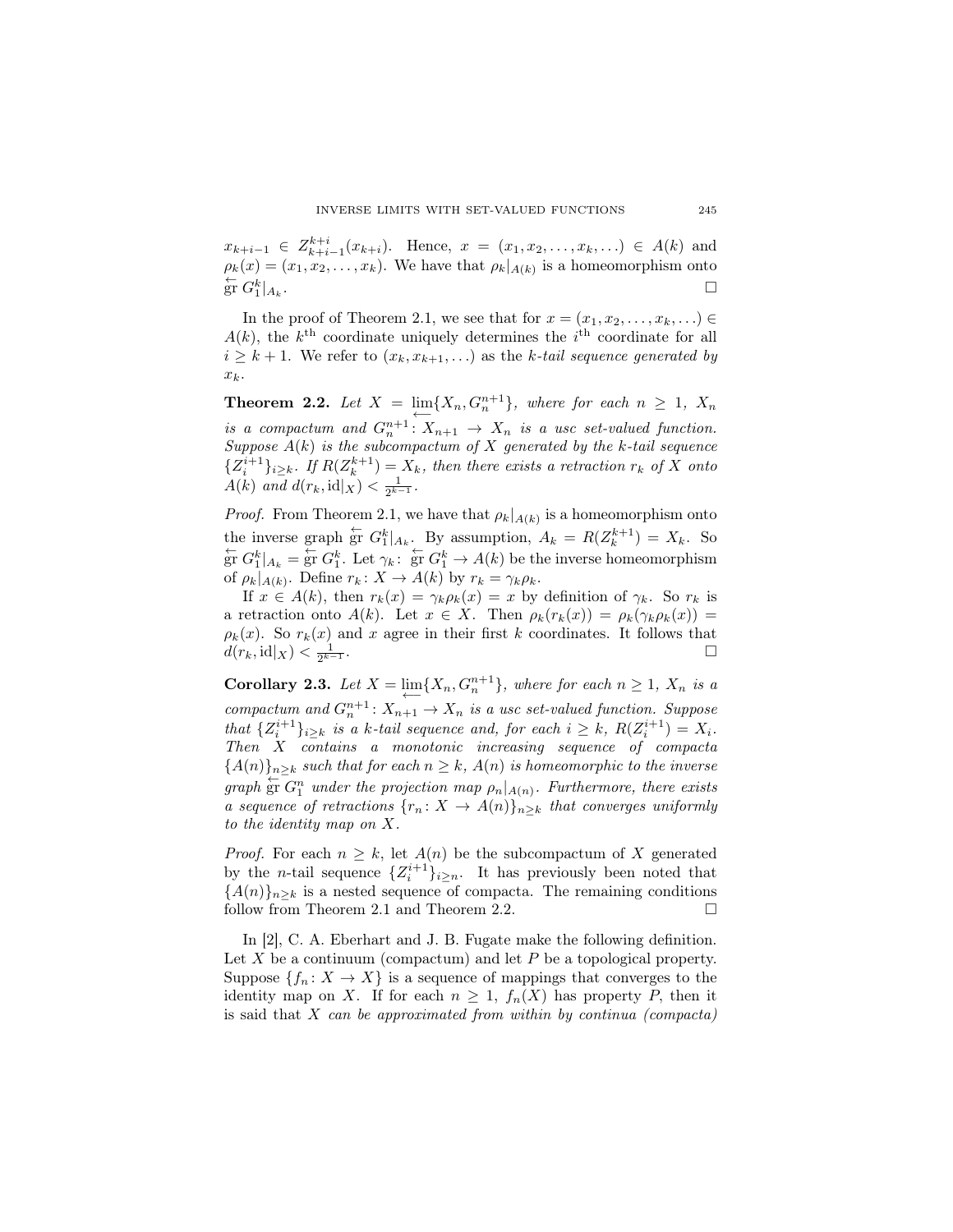*with property*  $P$ . They proved (in the Hausdorff setting) that if  $X$  is a continuum that can be approximated from within by continua with the fixed point property, then *X* has the fixed point property.

So if each of the  $A(n)$ 's in Corollary 2.3 has the fixed point property, then we get the following corollary.

**Corollary 2.4.** Let  $X = \lim_{n \to \infty} \{X_n, G_n^{n+1}\}\$ , where for each  $n \geq 1$ ,  $X_n$  is a  ${\rm continuum}$  and  $G_n^{n+1}: X_{n+1} \to X_n$  is a usc set-valued function. Suppose *that X is a continuum and*  $\{Z_i^{i+1}\}_{i \geq k}$  *is a k-tail sequence such that for each*  $i \geq k$ *,*  $R(Z_i^{i+1}) = X_i$ *. If each inverse graph*  $\overleftarrow{F}$ *C*<sup>*n*</sup><sub>1</sub>*has the fixed point property, then X has the fixed point property.*

In general, ordinary inverse limits do not necessarily have the fixed point property, even when the factor spaces are absolute retracts (or trees). In our setting, if the graph of each set-valued bonding function  $G_i^{i+1}$  contains a subcompactum that projects homeomorphically onto  $X_i$ in the  $i^{\text{th}}$ -coordinate and if each inverse graph  $\overleftarrow{gr} G_1^n$  is an absolute retract, the inverse limit space will have the fixed point property. Recall Question 1.10.

In order to understand the terminology in the next corollary, we provide the following definition, which appears in [9].

Let  ${K_n}$  be a sequence of compact subsets of a compactum X and let  ${f_n: K_{n+1} \to K_n}$  be a sequence of mappings.

We say that the inverse sequence  ${K_n, f_n}$  *converges exactly in the space X* provided that

- (i) the limits lim  $x_n$  in  $X$  exist for each  $(x_1, x_2, \ldots) \in \lim_{n \to \infty} \{K_n, f_n\}$ ,
- (ii) the function  $\ell(\lim x_n) = (x_1, x_2, \ldots)$  is a homeomorphism between  $\lim_{n \to \infty} K_n$  and  $\lim_{n \to \infty} {K_n, f_n}$ , and
- (iii) identifying  $\lim_{n} K_n$  with  $\lim_{n} {K_n, f_n}$  by the homeomorphism  $\ell$ , the projection mappings converge uniformly to the identity map on  $\lim K_n$ .

If  $\{K_n, f_n\}$  converges in *X* and  $\lim K_n = X$ , we say that  $\{K_n, f_n\}$  is an *internal inverse limit structure* on *X*.

Corollary 2.5 gives a condition under which we can realize an inverse limit with usc set-valued bonding functions as an ordinary inverse limit.

**Corollary 2.5.** Let  $X = \lim_{n \to \infty} \{X_n, G_n^{n+1}\}\$ , where, for each  $n \geq 1$ ,  $X_n$  is a  $\overline{compactum}$  and  $G_n^{n+1}$ :  $X_{n+1} \to X_n$  is a usc set-valued function. Suppose that  $\{Z_i^{i+1}\}_{i\geq k}$  is a k-tail sequence and, for each  $i \geq k$ ,  $R(Z_i^{i+1}) = X_i$ . *Then the inverse sequence*  $\{A(n), r_n |_{A(n+1)}\}$  *is an internal inverse limit structure on X with retractions as bonding maps. Hence, X can be realized*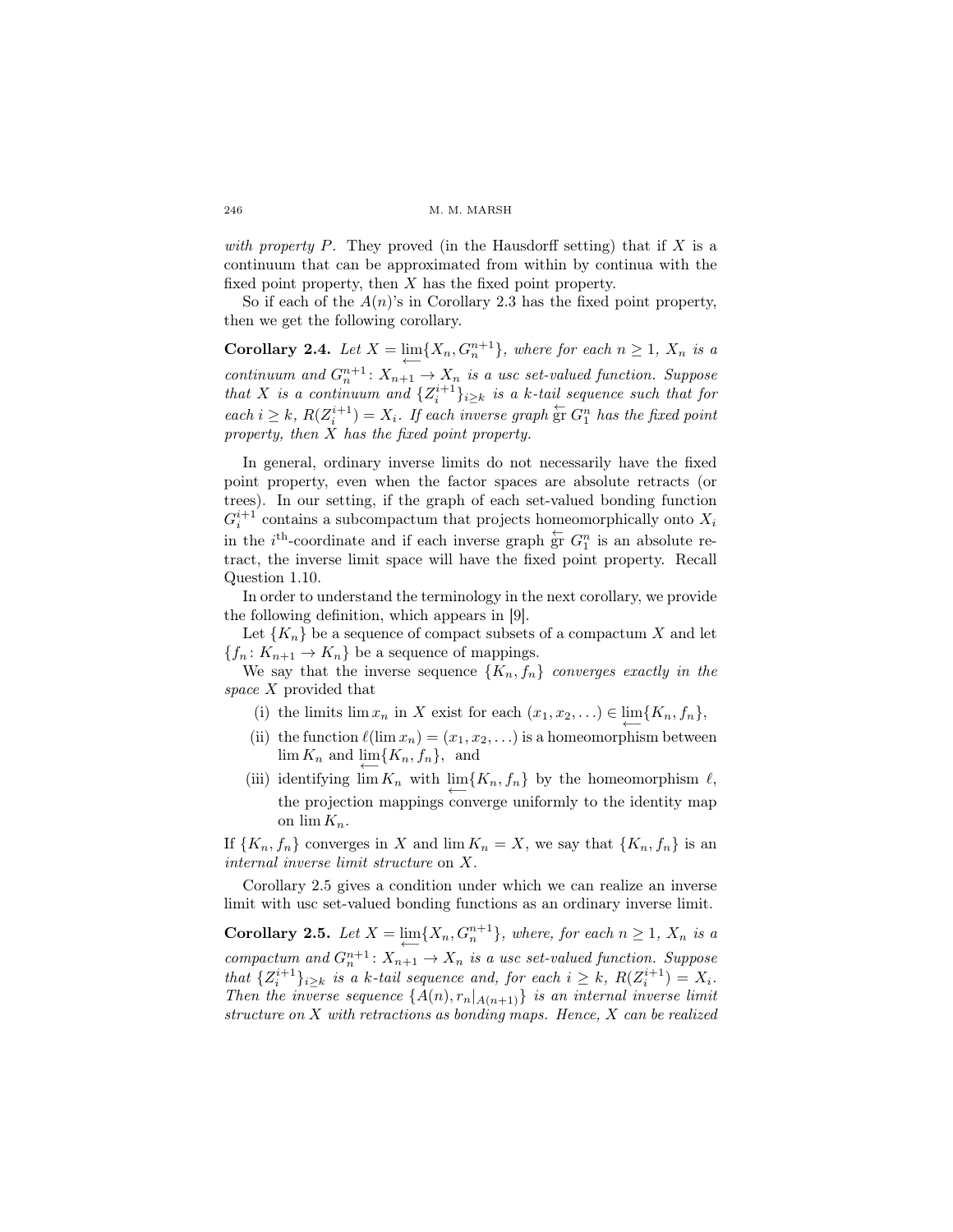*as an inverse limit on copies of the inverse graphs*  $\overleftarrow{F}$   $G_1^n$  *with retractions as bonding maps.*

*Proof.* In [9], M. M. Marsh and J. R. Prajs prove that if *X* is a compactum,  ${X_n}$  is a nested increasing sequence of subcompacta of X, and there exists a sequence of retractions  $\{f_n : X \to X_n\}$  that converges uniformly to  $id_X$ , then  $X$  admits an internal inverse limit structure on a subsequence of  $\{X_n\}$  with retractions as bonding maps. They also show that if the retractions  $f_n$  satisfy  $f_m \circ f_n = f_m$  for all  $m < n$ , then X admits an internal inverse limit structure on the sequence  $\{X_n\}$  with retractions as bonding maps. So we need only to see that for each pair of natural numbers  $k \leq m < n$ ,  $r_m \circ r_n = r_m$ .

Let  $x = (x_1, x_2, \ldots) \in X$ ; so  $x_i \in G_i^{i+1}(x_{i+1})$  for each  $i \ge 1$ . We get that

$$
r_m(r_n(x)) = \gamma_m \rho_m(\gamma_n \rho_n(x))
$$
  
=  $\gamma_m \rho_m(\gamma_n(x_1, x_2, ..., x_n))$   
=  $\gamma_m(x_1, x_2, ..., x_m)$   
=  $\gamma_m \rho_m(x)$   
=  $r_m(x)$ .

Hence,  $\lim_{n \to \infty} \{A(n), r_n |_{A(n+1)}\}$  is an internal inverse limit structure on X with retractions as bonding maps.  $□$ 

### 3. Inverse Limits on One Compactum with a Single Set-Valued Bonding Function

We now turn our attention to inverse limits on one compactum *M* with one usc set-valued bonding function *G*. Even if *M* is a continuum, it follows from [12, Example 3.4] that the inverse limit  $\lim\{M, G\}$  may not be connected. Thus, the theorems in this section are, in general, about compacta. Let  $\Delta$  denote the diagonal in  $M \times M$ ; that is,  $\Delta =$  $\{(x, x) \mid x \in M\}$ . For  $X = \lim\{M, G\}$ , let  $\sigma: X \to X$  be defined by  $\sigma(x_1, x_2, x_3, \ldots) = (x_2, x_3, \ldots)$ . We call  $\sigma$  the (left) shift map. Also let  $\Delta_{\infty} = \{ (x, x, x, \ldots) \in \prod_{i \geq 1} M \mid x \in M \}.$ 

In this section and in  $\overline{\S}4$ , since *G* is the set-valued bonding function from one factor space to the previous one in the inverse sequence, we will think of  $R(G)$  as being a subset of the first factor space and  $D(G)$  as being the second factor space. With this in mind, if *H* is a closed subset of the graph of *G*, it will be convenient to define  $D(H) = \{x_2 \mid (x_2, x_1) \in H\}$ and  $R(H) = \{x_1 \mid (x_2, x_1) \in H\}$ . So  $D(H)$  is a subset of the second factor space and  $R(H)$  is a subset of the first factor space.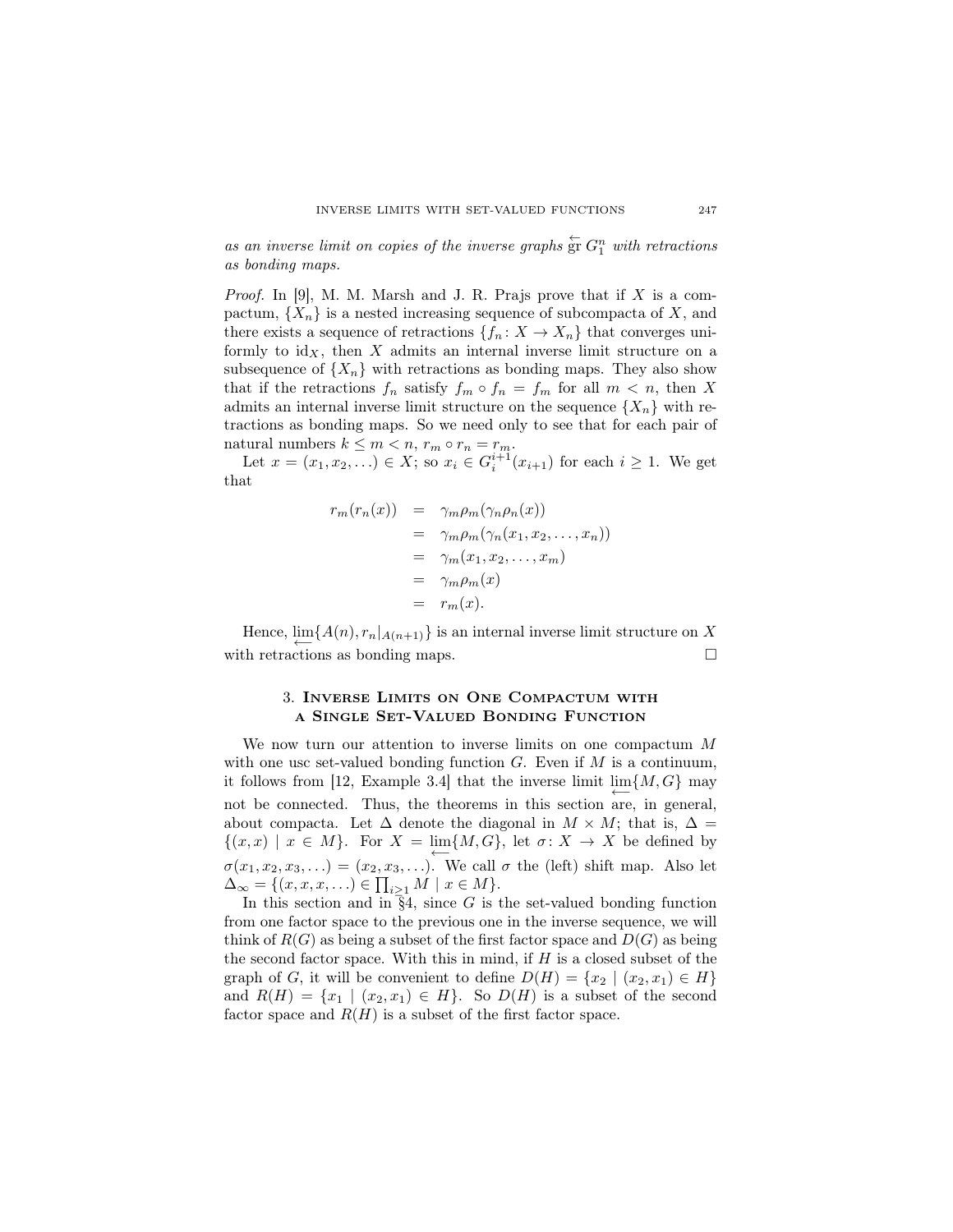**Corollary 3.1.** Let  $X = \lim\{M, G\}$ . Suppose  $H \subset \overrightarrow{gr}$  *G* and *H* is the

 $\overleftarrow{graph\ of\ a\ us\ c\ set\-valued\ function\ h\ such\ that\ h^{-1}\colon M\to M\ is\ a\ mapping.}$ *Then X contains a monotonic increasing sequence of compacta*  $\{A(n)\}_{n\geq 2}$ *such that, for each*  $n \geq 2$ ,  $A(n)$  *is homeomorphic to the n-inverse graph of*  $G$  *under the projection map*  $\rho_n|_{A(n)}$ . Furthermore, there exists a sequence *of retractions*  $\{r_n : X \to A(n)\}_{n \geq 2}$  *that converges uniformly to the identity map on X.*

*Proof.* Note that  $h = Z_i^{i+1}$  for  $i \geq 2$  forms a 2-tail sequence of inverse mappings with  $R(h) = M$  for  $i \geq 2$ . So the corollary follows immediately from Corollary 2.3.

**Corollary 3.2.** Let  $X = \lim\{M, G\}$ . Suppose  $H \subset \mathop{\rm gr}\nolimits G$  and  $H$  is the  $\overleftarrow{q}$  *graph of a usc set-valued function h such that*  $h^{-1}: M \to M$  *is a mapping.* Then the inverse limit X contains a homeomorphic copy of  $\vec{gr} G$ .

*Proof.* Note that  $A_2 = R(H) = M$ ; so  $\overrightarrow{gr} G_1^2|_{A_2} = \overrightarrow{gr} G \stackrel{T}{\approx} \overleftarrow{gr} G$ . Thus, by Theorem 2.1,  $A(2) \stackrel{T}{\approx} \stackrel{L}{\text{gr}} G$ . So *X* contains a homeomorphic copy of  $\overrightarrow{\text{gr}} G.$  $\overline{g}$ r *G*.

**Corollary 3.3.** Let  $X = \lim\{M, G\}$ . Suppose  $H \subset \overrightarrow{gr}$  *G* and *H* is the  $\overleftarrow{q}$  *graph of a usc set-valued function h such that*  $h^{-1}: M \to M$  *is a mapping. Then the inverse sequence*  $\{A(n), r_n |_{A(n+1)}\}$  *is an internal inverse limit structure on X with retractions as bonding maps. Hence, X can be realized* as an inverse limit on copies of the inverse graphs  $G_n^{\leftarrow}$  with retractions *as bonding maps.*

*Proof.* Since  $\{h\}_{i\geq 2}$  is a 2-tail sequence of inverse mappings, this corollary follows immediately from Corollary 2.5. follows immediately from Corollary 2.5.

For  $X = \lim\{M, G\}$ , suppose  $\overrightarrow{gr}$  *G* contains subcompacta *H* and *F* such that  $H - F ≠ ∅ ≠ F - H$  and both *H* and *F* are graphs of usc set-valued functions *h* and *f* such that  $h^{-1}: M \to M$  and  $f^{-1}: M \to M$ are mappings. Then, for each  $\alpha \in \prod_{i \geq 2} \{h, f\}$ , we have a unique 2-tail sequence of inverse mappings with  $\alpha(i) = Z_i^{i+1} \in \{h, f\}$  for each  $i \geq 2$ . By Theorem 2.1, each  $\alpha$  gives rise to a subcompactum  $A(\alpha)$  of X such that  $A(\alpha) \stackrel{T}{\approx} \frac{1}{g}$  *G*<sub> $|A_2|$ </sub> =  $\stackrel{1}{g}$  *G*. So we have a Cantor set of copies of the graph of *G* in *X*. However, how pairs of copies intersect is not, in general, clear. Such intersections are related to the set *H ∩F* and to the dynamics of  $h^{-1}: M \to M$  and  $f^{-1}: M \to M$ , both separately and together.

Furthermore, if for each  $i \geq 2$ , we have a choice of two usc setvalued functions  $Z_i^{i+1}$  or  $W_i^{i+1}$  that generate 2-tail sequences and  $N \subset \mathbb{F}$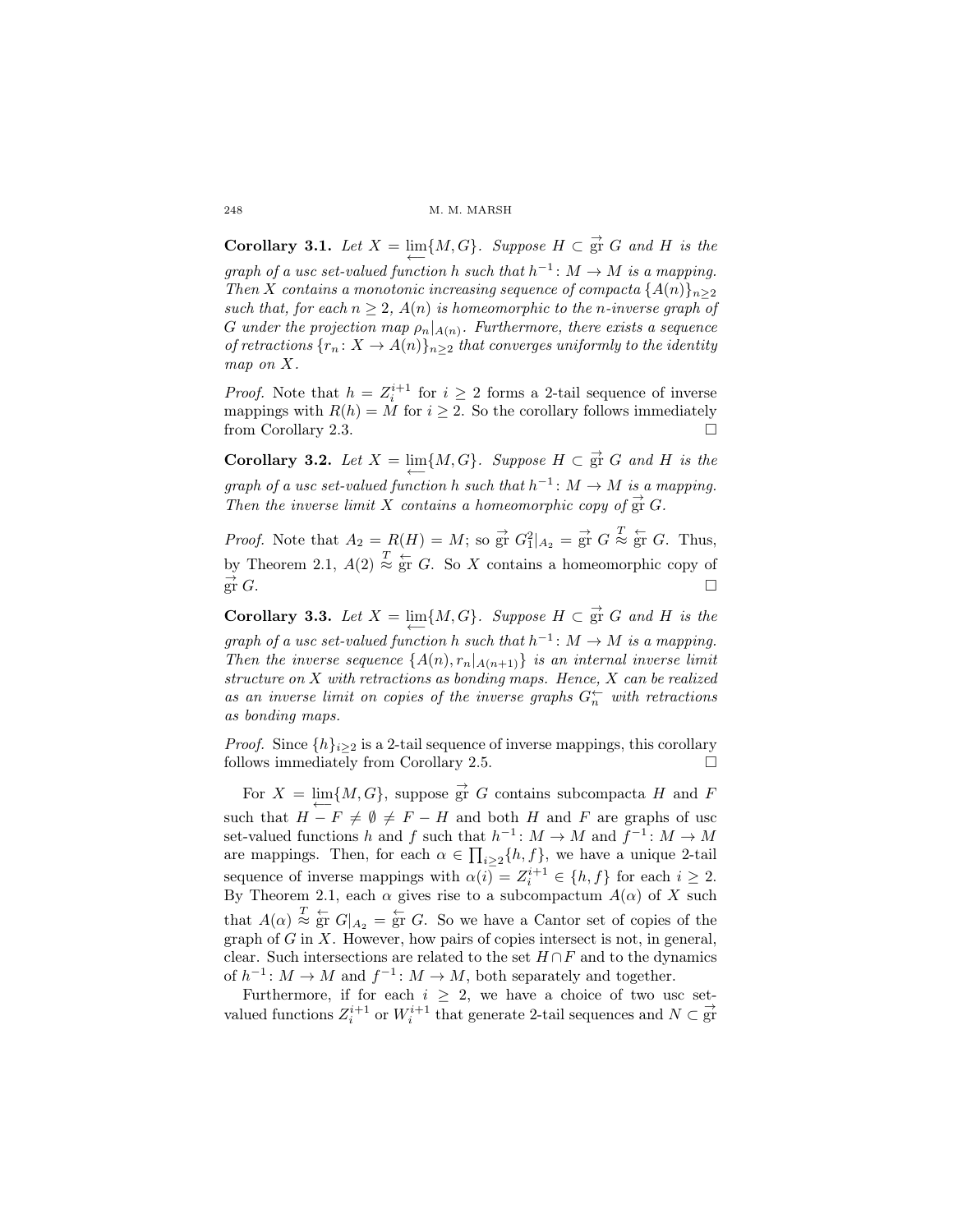$G|_{R(Z_2^3)} \cap \vec{g}$  *G*<sup> $\mid$ </sup> $R(W_2^3)$ , then we will have a Cantor set of copies of *N* in the inverse limit space. If these copies of *N* are disjoint, we might expect that they lie in composants of some indecomposable subcontinuum in *X*. We will see in Theorem 3.5 and Theorem 3.8 that if *N* has symmetry or "periodic symmetry" in  $\vec{gr} G$  with respect to its various 2-tail sequences, then the Cantor set of copies of *N* will typically not lie in an indecomposable continuum. Hence, we are more likely to see indecomposable continua in *X* if  $\vec{gr}$  *G* doesn't have symmetry.

Theorems 3.5, 3.8, 3.9, and 3.10 establish some conditions under which we expect to have infinitely many copies of  $\vec{gr} G$  or subcompacta of  $\vec{gr} G$ in *X*.

**Lemma 3.4.** Let  $X = \lim\{M, G\}$ . Suppose N is a subcompactum of  $\overrightarrow{gr}$  G  $\overleftarrow{B}$  *such that N is symmetric; that is,*  $N = N^{-1}$ *. Then X contains a copy L of N on which*  $\sigma|_L$  *is an involution.* 

*Proof.* Let  $L = \{(s, t, s, t, \ldots) \in X \mid (t, s) \in N\}$ . Clearly, *L* is a subset of *X* since *N* is symmetric. We note that  $\rho_2|_L$  is a homeomorphism onto *N*. Both one-to-one and onto are immediate. That  $\sigma|_L$  is an involution is also immediate.  $\hfill \square$ 

Let  $N_0$ ,  $N$ , and  $N_1$  be compacta and let  $C$  be the standard middlethirds Cantor set. We say that  $\mathcal L$  is a *Cantor set shuffle of copies of*  $N$ *between a copy of*  $N_0$  *and a copy of*  $N_1$  in the space X provided that

- (1) for  $\alpha \in C$ ,  $L_{\alpha} \in \mathcal{L}$  and  $L_{\alpha} \subset X$ ,
- $T(2)$   $L_0 \stackrel{T}{\approx} N_0$ ,  $L_1 \stackrel{T}{\approx} N_1$ , and  $L_\alpha \stackrel{T}{\approx} N$  for  $\alpha \notin \{0,1\}$ , and
- (3) there exists a continuous one-to-one selection  $S: C \to \bigcup_{\alpha \in C} L_{\alpha}$ .

If  $X = \lim\{M, G\}$  and N is a subcompactum of  $\vec{gr} G$ , let  $\Delta|_{D(N)} =$  ${{(x, x) \in ∆ | x ∈ D(N)}$  and  ${Δ |_{R(N)} = {(x, x) \in ∆ | x ∈ R(N)}}.$ 

One might note here that Theorem 3.5 applies to Example 4.3, but does not apply to examples 4.1, 4.2, or 4.4.

**Theorem 3.5.** Let  $X = \lim\{M, G\}$ . Suppose N is a subcompactum of  $\overrightarrow{gr} G$ ,  $N \not\subset \Delta$ ,  $\Delta|_{D(N)} \cup \overrightarrow{\Delta|_{R(N)}} \subset G$ ,  $N \cup N^{-1} \subset G$ , and  $N \cap N^{-1} \subset \Delta$ . *Then X contains a Cantor set shuffle of copies*  $L_{\alpha}$  *of*  $N$  *between a copy of*  $R(N)$  *and a copy of*  $D(N)$ *. Furthermore, for*  $\alpha \neq \beta$ *,*  $L_{\alpha} \cap L_{\beta}$  =  $\{ (s, s, s, \ldots) \in \Delta_{\infty} \mid (s, s) \in N \cap \Delta \} \stackrel{T}{\approx} N \cap \Delta.$ 

*Proof.* Let  $\alpha_0 = (0, 0, 0, ...)$  and  $\alpha_1 = (1, 1, 1, ...)$ . Let  $S = \prod_{n \geq 1} \{0, 1\}$  $\{\alpha_0, \alpha_1\}.$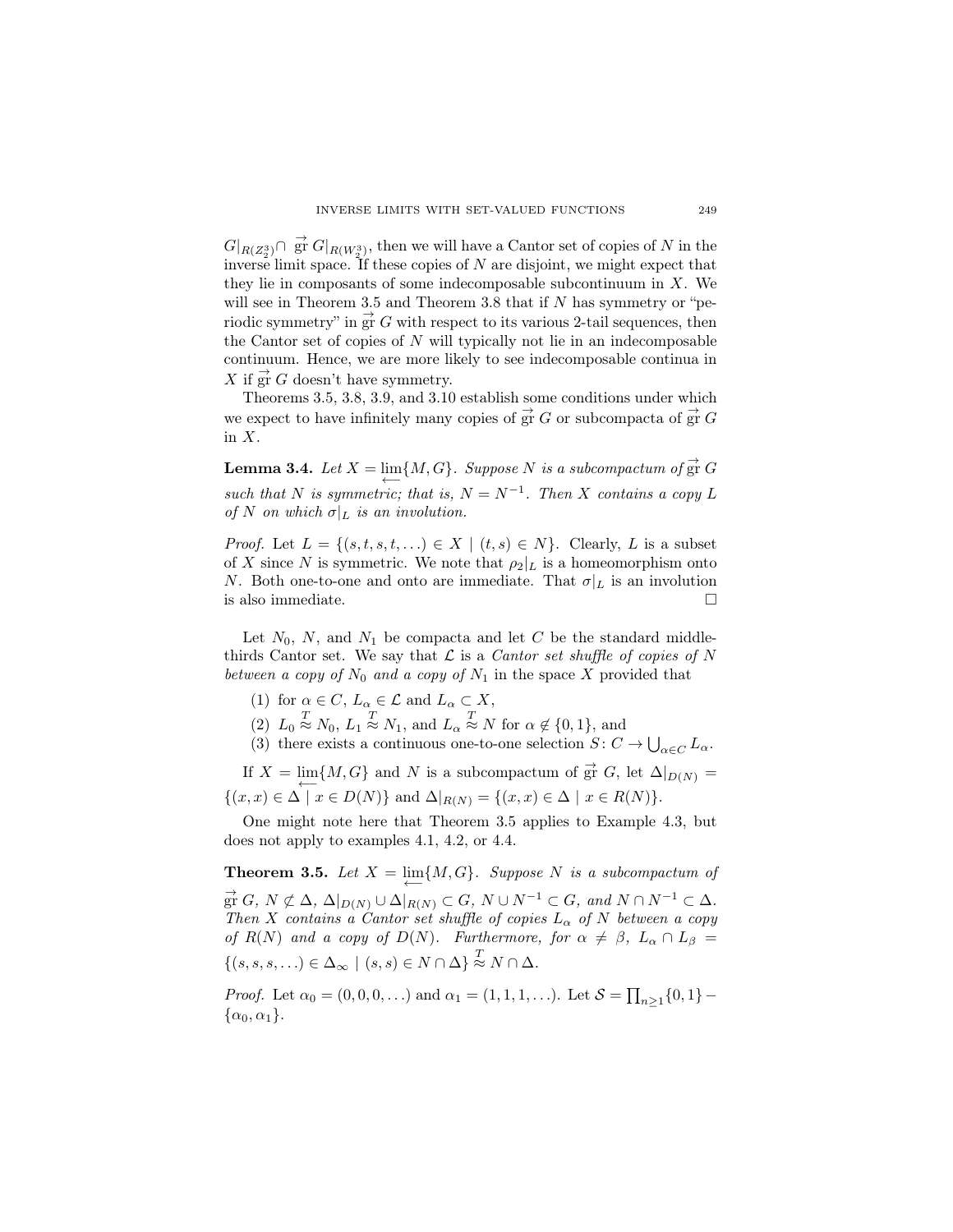For  $\alpha \in \mathcal{S}$ , define  $\ell_{\alpha} : N \to X$  by

$$
\pi_i \ell_\alpha(t,s) = \begin{cases} s & \text{if } \alpha(i) = 0, \\ t & \text{if } \alpha(i) = 1. \end{cases}
$$

Define  $\ell_0: \Delta|_{R(N)} \to X$  by  $\ell_0(s, s) = (s, s, s, \ldots)$  and  $\ell_1: \Delta|_{D(N)} \to X$  by  $\ell_1(t,t) = (t, t, t, \ldots).$ 

Let  $L_0 = \ell_0(\Delta|_{R(N)})$  and  $L_1 = \ell_1(\Delta|_{D(N)})$ . For  $\alpha \in \mathcal{S}$ , let  $L_\alpha = \ell_\alpha(N)$ . By hypothesis,  $L_0$ ,  $L_1$ , and each  $L_\alpha \subset X$ .

Clearly,  $L_0 = \{(s, s, s, \ldots) \mid s \in R(N)\}\$  and  $L_1 = \{(s, s, s, \ldots) \mid s \in R(N)\}\$ *D*(*N*)<sup>}</sup>. Fix  $\alpha \in S$ . Let *n* be a natural number such that  $\alpha(n) \neq \alpha(n+1)$ 1). Assume that  $\alpha(n) = 0$  and  $\alpha(n+1) = 1$ . Let  $h: L_{\alpha} \to M_{n} \times$  $M_{n+1}$  be projection onto the  $(n, n+1)$ -coordinates. We claim that *h* is a homeomorphism onto *N*. If  $\alpha(n) = 1$  and  $\alpha(n+1) = 0$ , then *h* will be a homeomorphism onto  $N^{-1}$ .

Suppose that  $h(x_1, x_2, \ldots) = h(y_1, y_2, \ldots)$  for points *x* and *y* in  $L_\alpha =$  $\ell_{\alpha}(N)$ . Then  $(x_{n+1}, x_n) \in N$  by definition of  $\ell_{\alpha}$ , and  $(x_n, x_{n+1}) =$  $(y_n, y_{n+1})$ . So  $\ell_\alpha(x_n, x_{n+1}) = \ell_\alpha(y_n, y_{n+1})$ , and hence  $x = y$ . Clearly, *h* is onto *N*. Thus, each  $L_{\alpha}$  is a copy of *N* in *X*.

Fix  $(t, s) \in N - \Delta$ . Let  $\delta$  be the distance from  $t$  to  $s$  in M. Identify the Cantor set with  $C = \prod_{i \ge 1} \{0, \delta\}$  and  $S$  with  $C - \{(0, 0, \ldots), (\delta, \delta, \ldots)\}$ for the remainder of this proof. We now define a continuous one-toone selection *S* from the Cantor set into  $L_0 \cup L_1 \cup (\bigcup_{\alpha \in S} L_\alpha)$ . Define  $S: S \to \bigcup_{\alpha \in S} L_{\alpha}$  by  $S(\alpha) = \ell_{\alpha}(t, s)$ . Let  $S(0, 0, ...) = (s, s, ...)$  and  $S(\delta, \delta, \ldots) = (t, t, \ldots)$ . Clearly,  $S(\alpha) \in L_\alpha$  for each  $\alpha$ . It is easy to see that  $S$  is an isometry from  $C$  into  $X$ . So it follows that  $S$  is continuous and one-to-one. Thus, *S* is the desired selection.

Suppose  $\alpha \neq \beta$  and  $x \in L_\alpha \cap L_\beta$ . So  $x \in \ell_\alpha(N) \cap \ell_\beta(N)$ . Hence, there exists  $(t, s) \in N$  and  $(b, a) \in N$  such that  $\pi_i(x) = \pi_i \ell_\alpha(t, s)$  and  $\pi_i(x) = \pi_i \ell_\beta(b, a)$  for all  $i \geq 1$ . Since  $\alpha \neq \beta$ , for some  $j \geq 1$ ,  $\alpha(j) \neq \beta(j)$ . So assume, without loss of generality, that  $\alpha(j) = 0$  and  $\beta(j) = 1$ . So  $\pi_i(x) = s$  and  $\pi_i(x) = b$ . Thus,  $s = b$ .

Suppose there exists  $m \neq j$  such that  $\alpha(m) = 0 = \beta(m)$ . Then  $\pi_m(x) = \pi_m \ell_\alpha(t, s) = s$  and  $\pi_m(x) = \pi_m \ell_\beta(b, a) = a$ . So  $s = a = b$ . Thus, it follows that  $x = (s, s, s, \ldots) \in \Delta_{\infty}$  and  $(s, s) \in N$ . Similarly, if there exists  $m \neq j$  such that  $\alpha(m) = 1 = \beta(m)$ , we get that  $t = b = s$ , and therefore  $x = (s, s, s, \ldots)$ . Otherwise, we have that for all  $i \geq 1$ ,  $\alpha(i) \neq \beta(i)$ . So pick any *m*, where  $\alpha(m) = 1$ . So  $\beta(m) = 0$ . It follows that  $\pi_m(x) = t$  and  $\pi_m(x) = a$ . So  $t = a$ . Thus,  $(t, s) = (a, b) \in N \cap N^{-1}$ . By hypothesis,  $(t, s) \in \Delta$ , and again we have that  $x = (s, s, s, ...) \in \Delta_{\infty}$  and  $(s, s) \in N$ . and  $(s, s) \in N$ .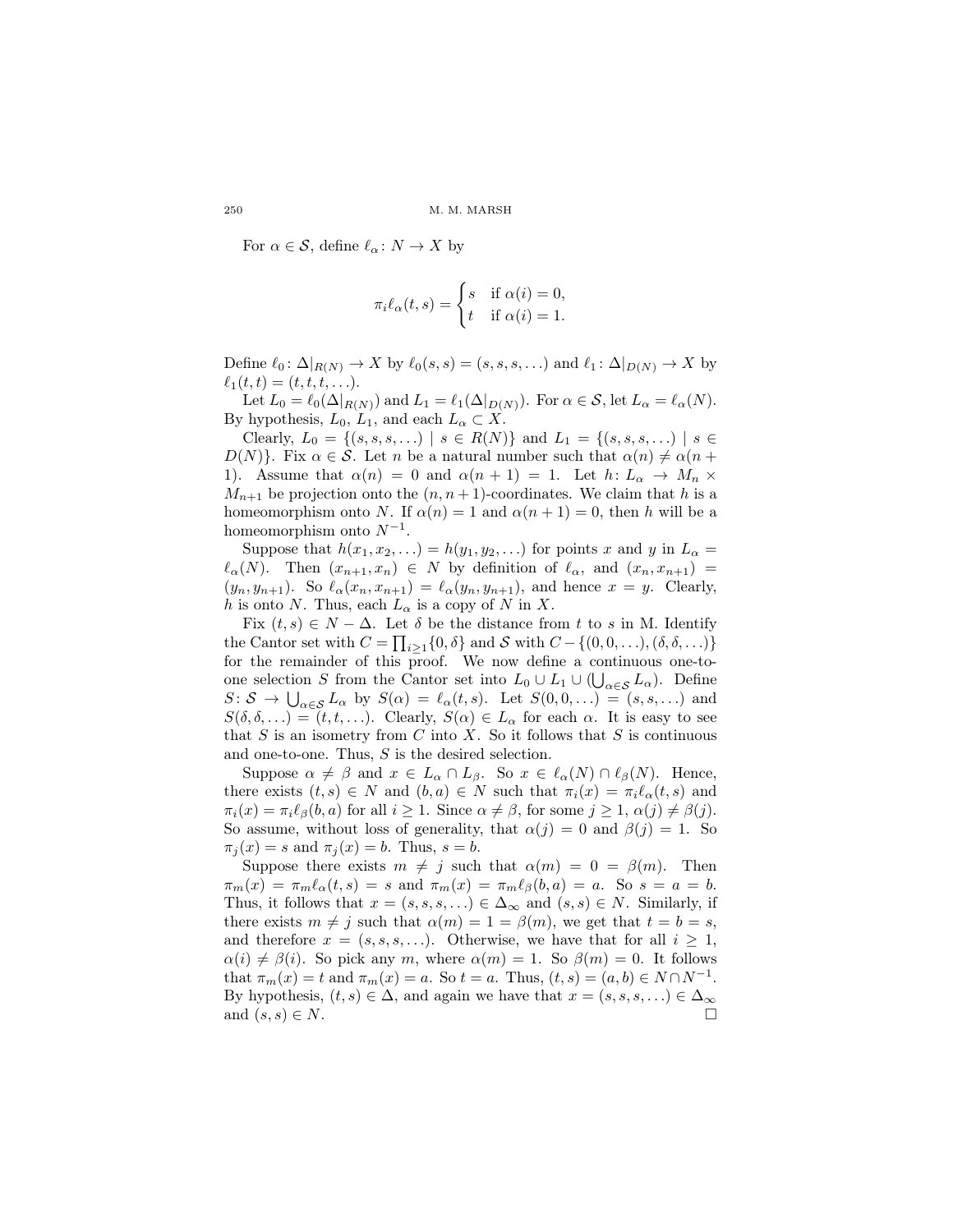In [1], H. Cook defined clumps of continua. According to his terminology, our Cantor set shuffle of copies of *N* in Theorem 3.5 above is an upper semi-continuous clump of copies of *N* with center homeomorphic to *N* ∩ ∆. Our Theorem 3.9 also produces an upper semi-continuous clump of continua in the inverse limit space. Recently, Ingram [5] has shown that certain inverse limits with set-valued bonding functions are 1-dimensional upper semi-continuous clumps of tree-like continua, which, by Cook [1, Theorem 12], is a tree-like continuum. So perhaps clumps of continua occur frequently in inverse limits with set-valued bonding functions.

**Lemma 3.6** (Insertion Lemma 1). Let  $X = \prod_{i \geq 1} M$  and  $N \subset M \times$ *M.* Let  $g: N \to \prod_{i \geq 1} M$  be a mapping such that for each  $(t, s) \in N$ , *each coordinate of*  $g(\overline{t}, s)$  *is either t or s. Let*  $f_1: D(N) \to \prod_{i=1}^m M$  *and*  $f_2: R(N) \to \prod_{i=1}^m M$  *be mappings such that*  $f_1(s) = f_2(s)$  *for*  $(s, s) \in N \cap$  $\Delta$ *. Let*  $u: \mathbb{N} \to \mathbb{N}$  *be an increasing sequence. Define*  $g \langle f_1, f_2 \rangle_u : N \to X$ *by*

 $g\langle f_1, f_2\rangle_u(t,s)=(a_1,\ldots,a_{u_1},f_j(a_{u_1}),a_{u_1+1},\ldots,a_{u_2},f_j(a_{u_2}),a_{u_2+1},\ldots),$ 

*where*  $g(t, s) = (a_1, a_2, \ldots), j = 1$  *if*  $a_{u_i} = t$ *, and*  $j = 2$  *if*  $a_{u_i} = s$ *. Then*  $g\langle f_1, f_2 \rangle_u$  *is continuous.* 

*Proof.* The function  $g\langle f_1, f_2 \rangle_u$  is continuous if  $\pi_n g \langle f_1, f_2 \rangle_u : N \to M$  is continuous for each  $n \geq 1$ . Suppose  $\{a^i\}$  is a sequence of points in *N* converging to the point  $a \in N$ . Suppose *n* is a coordinate where  $\pi_n g \langle f_1, f_2 \rangle_u(a)$  does not fall among the coordinates of  $f_j(a_{u_i})$  for  $i \geq 1$ . Then  $\pi_n g \langle f_1, f_2 \rangle_u(a) = a_k$  for some  $k \ge 1$ . So, clearly,  $\{\pi_n g \langle f_1, f_2 \rangle_u(a^i) =$  $a_k^i$  converges to  $\pi_n g \langle f_1, f_2 \rangle_u(a) = a_k$ .

So suppose that *n* is a coordinate that corresponds to some coordinate of  $f_j(a_{u_k})$  for some  $k \ge 1$  and  $j \in \{1, 2\}$ . Since  $\{a^i\}$  converges to a,  $\{g(a^i)\}$ converges to  $g(a)$ , and hence  ${a_i^i}_{u_k}$  converges to  $a_{u_k}$ . Since  $f_j$  is continuous,  $\{f_j(a_{u_k}^i)\}\)$  converges to  $f_j(a_{u_k}^i)$ . So, these points of  $\prod_{i=1}^m M$  converge coordinate-wise. That is,  $\{\pi_n g \langle f_1, f_2 \rangle_u(a^i)\}$  converges to  $\pi_n g \langle f_1, f_2 \rangle_u(a)$ . Hence,  $g\langle f_1, f_2 \rangle_u$  is continuous.

Lemma 3.7 (Insertion Lemma 2). Let  $X = \prod_{i \geq 1} M, m \in \mathbb{N}, s, t \in M$ ,  $C = \prod_{i \geq 1} \{0, 1\}$ , and  $\ell: C \to X$  be a mapping defined by

$$
\pi_i \ell(\alpha) = \begin{cases} s & \text{if } \alpha(i) = 0, \\ t & \text{if } \alpha(i) = 1. \end{cases}
$$

*Let*  $\langle a \rangle = (a_1, a_2, \ldots, a_m)$  *and*  $\langle b \rangle = (b_1, b_2, \ldots, b_m)$  *be finite sequences with each*  $a_i, b_i \in M$ *. Let*  $\hat{\ell}: C \to X$  *be the mapping that for each*  $\alpha \in C$ *,*  $\ell$  *inserts*  $\langle a \rangle$  *between successive coordinates of*  $\ell(\alpha)$  *that are both s and*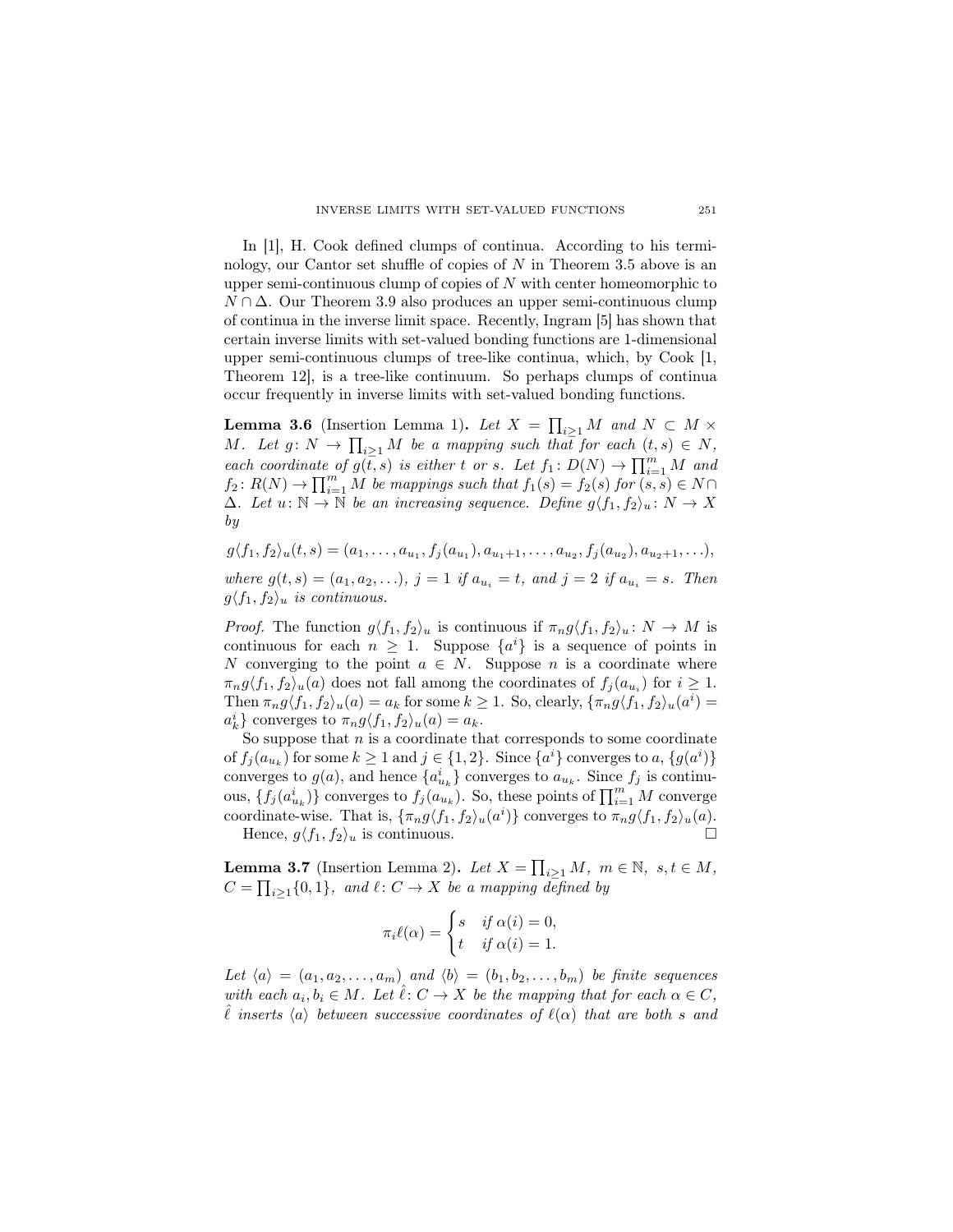*inserts*  $\langle b \rangle$  *between successive coordinates of*  $\ell(\alpha)$  *that are both t. Then*  $\ell$ *is continuous.*

*Proof.* The proof is similar to the proof of Insertion Lemma 1.  $\Box$ 

Let  $X = \lim\{M, G\}$ , where M is a compactum and G is a usc setvalued function. Let  $m \in \mathbb{N}$  and let  $T \subset M$ . We say that *G* is *inverse periodic of period m* for each point  $t \in T$  provided that, for each point  $t \in T$ , there exists a sequence  $(x_1, x_2, \ldots, x_{m+1})$  such that  $x_1 = t = x_{m+1}$ and  $x_i \in G(x_{i+1})$  for each  $1 \leq i \leq m$ . We call  $(x_2, x_3, \ldots, x_m)$  and *m* − 1 *inverse sequence between t*'s. If there exists a continuous one-toone function  $f: T \to \prod_{i=1}^{m-1} M$  such that, for each  $t \in T$ ,  $f(t)$  is an *m−*1 inverse sequence between *t*'s, we say that *f* is an *m*-*periodic inverse sequence for T*.

We note that if there exists a 2-tail sequence  $\{Z_i^{i+1}\}\$  of inverse mappings with  $T = R(Z_2^3)$ , and for  $t \in R(Z_2^3)$ , the  $(m+2)$ <sup>th</sup> coordinate of the 2-tail sequence generated by  $t$  is equal  $t$ , then the function that assigns *t* to the 3<sup>rd</sup> through  $(m + 1)$ <sup>th</sup> coordinates of the 2-tail sequence that *t* generates will be a periodic inverse sequence for *T*.

Theorem 3.8 is a generalization of Theorem 3.5. We provided a proof of Theorem 3.5 first so that the proof of Theorem 3.8, which involves messy notation, will be easier to follow. The proof of Theorem 3.8 is very similar to that of Theorem 3.5, and we use some of the same items defined therein.

Theorem 3.8 applies to Example 4.4.

**Theorem 3.8.** Let  $X = \lim\{M, G\}$ . Suppose N is a subcompactum of  $\overrightarrow{gr}$  $G, N \not\subset \Delta, N \cup N^{-1} \subset G,$  and  $N \cap N^{-1} \subset \Delta$ . Suppose that  $f_2 \colon R(N) \to$  $\prod_{i=1}^{m-1} M$  and  $f_1: D(N) \to \prod_{i=1}^{m-1} M$  are periodic inverse sequences (of *period m)* such that  $f_1(s) = f_2(s)$  *for*  $(s, s) \in N \cap \Delta$ *. Suppose there*  $exists (t, s) \in N$  *such that the first coordinate of*  $f_1(t)$  *is not s and the first coordinate of*  $f_2(s)$  *is not t. Then X contains a Cantor set shuffle of copies*  $\hat{L}_{\alpha}$  *of*  $N$  *between a copy of*  $R(N)$  *and a copy of*  $D(N)$ *.* 

*Proof.* Let  $\alpha_0 = (0, 0, 0, ...)$  and  $\alpha_1 = (1, 1, 1, ...)$ . Let  $S = \prod_{n \geq 1} \{0, 1\}$  $\{\alpha_0, \alpha_1\}.$ 

For  $\alpha \in \mathcal{S}$ , let  $\ell_{\alpha}: N \to \prod_{i \geq 1} M$  be the same mapping defined in the proof of Theorem 3.5. Also, let  $\ell_0$  and  $\ell_1$  be defined as in the proof of Theorem 3.5. Note here that the images of  $\ell_{\alpha}$  may not be in *X*. For  $\alpha \in \mathcal{S} \cup \{\alpha_0, \alpha_1\}$ , define  $u_i : \mathbb{N} \to \mathbb{N}$  inductively by letting  $u_1$  be the first *i* where  $\alpha(i) = \alpha(i+1)$ . Then let  $u_n$  be the first *i* where  $i > u_{n-1}$  and  $\alpha(i) = \alpha(i+1).$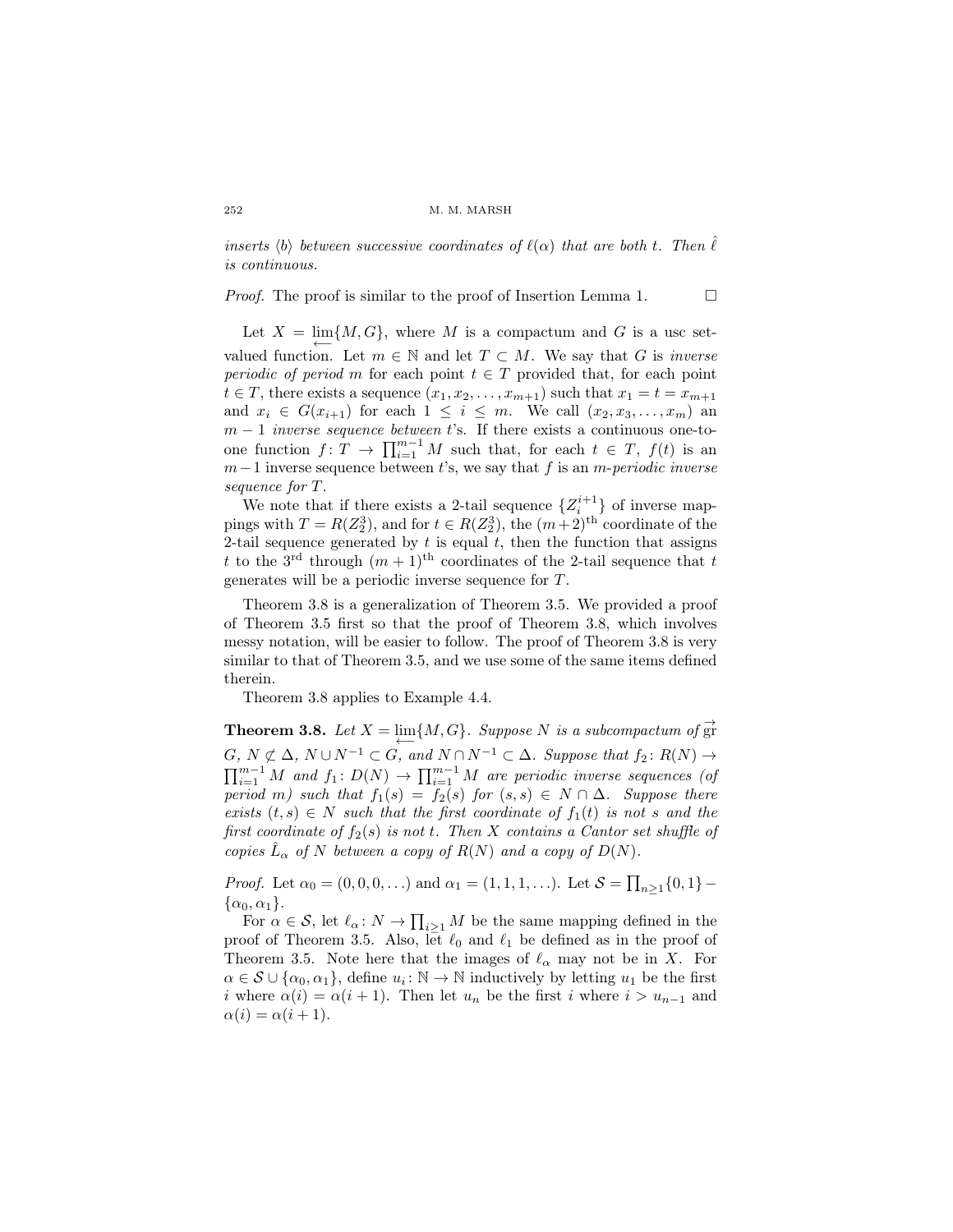Let  $\ell_{\alpha} \langle f_1, f_2 \rangle_u : N \to X$  be defined as in Insertion Lemma 1. For  $(t, s) \in N$ , we write  $\ell_{\alpha} \langle t, s \rangle_u$  for  $\ell_{\alpha} \langle f_1, f_2 \rangle_u(t, s)$ . By Insertion Lemma 1,  $\ell_{\alpha} \langle f_1, f_2 \rangle_u$  is continuous.

For a given point  $(t, s) \in N$  and  $\alpha \in S$ , it is fairly straightforward to see what the point  $\ell_{\alpha} \langle t, s \rangle_u$  looks like. Say, for example, that the first few coordinates of  $\alpha$  are  $(0, 1, 0, 0, 0, 1, 1, 0, ...)$ . Then  $\ell_{\alpha} \langle t, s \rangle_u =$  $(s, t, s, f_2(s), s, f_2(s), s, t, f_1(t), t, s, \ldots)$ . For simplicity of notation, we will hereafter let  $\hat{\ell}_{\alpha} = \ell_{\alpha} \langle f_1, f_2 \rangle_u$ . It is clear that the images of  $\hat{\ell}_{\alpha}$  are points of *X*. Let  $\hat{\ell}_0: \Delta|_{R(N)} \to X$  be given by  $\hat{\ell}_0(s,s) = \ell_{\alpha_0}(s,s)_u$  and  $\hat{\ell}_1: \Delta|_{D(N)} \to X$  be given by  $\hat{\ell}_1(t,t) = \ell_{\alpha_0} \langle t, t \rangle_u$ .

Let  $\hat{L}_0 = \hat{\ell}_0(\Delta|_{R(N)})$  and  $\hat{L}_1 = \hat{\ell}_1(\Delta|_{D(N)})$ . For  $\alpha \in \mathcal{S}$ , let  $\hat{L}_\alpha = \hat{\ell}_\alpha(N)$ . So  $\hat{L}_0$ ,  $\hat{L}_1$ , and each  $\hat{L}_\alpha$  are subcompacta of X.

Clearly,  $\hat{L}_0$  $\stackrel{T}{\approx} R(N)$  and  $\hat{L}_1$ *T ≈ D*(*N*). Fix *α ∈ S*. Let *n* be a natural number such that  $\alpha(n) \neq \alpha(n+1)$ . Assume that  $\alpha(n) = 0$  and  $\alpha(n+1) =$ 1. Let  $\hat{h}$ :  $\hat{L}_{\alpha} \to M_n \times M_{n+1}$  be projection onto the  $(n, n+1)$ -coordinates. Since  $f_1$  and  $f_2$  are one-to-one, the proof that  $\hat{h}$  is one-to-one is analogous to the proof that *h* is one-to-one in Theorem 3.5. It is clear again that  $\hat{h}$ is onto *N*.

Fix  $(t, s) \in N - \Delta$  as given in the hypothesis. Let S be the selection from the Cantor set into  $\bigcup_{\alpha \in \mathcal{S}} L_{\alpha}$  defined in the proof of Theorem 3.5. Recall that for  $\alpha \in S$ ,  $S(\alpha) = \ell_\alpha(t, s)$ . Define  $\hat{S}: S \to \bigcup_{\alpha \in S} \hat{L}_\alpha$ as in Insertion Lemma 2 for the finite sequences  $f_1(t)$  and  $f_2(s)$ . Also, let  $\hat{S}(0,0,\ldots) = (s, f_2(s), s, f_2(s), s, \ldots);$  let  $\hat{S}(1,1,\ldots) = (t, f_1(t), t, \ldots).$ The map  $\hat{S}$  is continuous by Insertion Lemma 2.

Suppose  $\hat{S}(\alpha) = x = \hat{S}(\beta)$  with  $\alpha \neq \beta$  and  $x = (x_1, x_2, \ldots)$ . Let *j* be the first coordinate where  $\alpha(j) \neq \beta(j)$ . If  $j = 1$ , then  $t = s$ , contradicting the choice of  $(t, s)$ . So assume that  $j > 1$ . By choice of  $j, \alpha(j - 1) =$  $\beta(j-1)$ . Assume, without loss of generality, that  $\alpha(j-1) = 0 = \beta(j-1)$ ,  $\alpha(j) = 0$  and  $\beta(j) = 1$ . So for some  $n \geq 1$ ,  $x_n = s$ ,  $x_{n+1} = t$ , and  $x_{n+1}$  is the first coordinate of  $f_2(s)$ , contradicting our hypothesis. So *S* is one-to-one.

Note that  $\hat{S}(\alpha) = \ell_{\alpha} \langle t, s \rangle_u = \hat{\ell}_{\alpha}(t, s) \in \hat{\ell}_{\alpha}(N) = \hat{L}_{\alpha}$ . So  $\hat{S}$  is the desired selection.

Theorem 3.9 applies to Example 4.1 and Example 4.2.

**Theorem 3.9.** Let  $X = \lim\{M, G\}$ . Suppose N is a subcompactum of *←−*  $\overrightarrow{g}$ **f**<sub>*G*</sub>*, N*  $\not\subset \Delta$ *, and*  $\Delta|_{D(N)} \cup \Delta|_{R(N)} \subset G$ *. Then X contains a sequence*  ${L_n}$ *, of distinct copies of N, that converges to a copy of*  $R(N)$  *in*  $\Delta_{\infty}$ *. Furthermore, for*  $m \neq n$ ,  $L_m \cap L_n = \{(s, s, s, \ldots) \mid (s, s) \in N \cap \Delta\} \stackrel{T}{\approx}$ *N* ∩ ∆*. For each*  $n \geq 1$ *,*  $\sigma$  *maps*  $L_{n+1}$  *homeomorphically onto*  $L_n$ *.*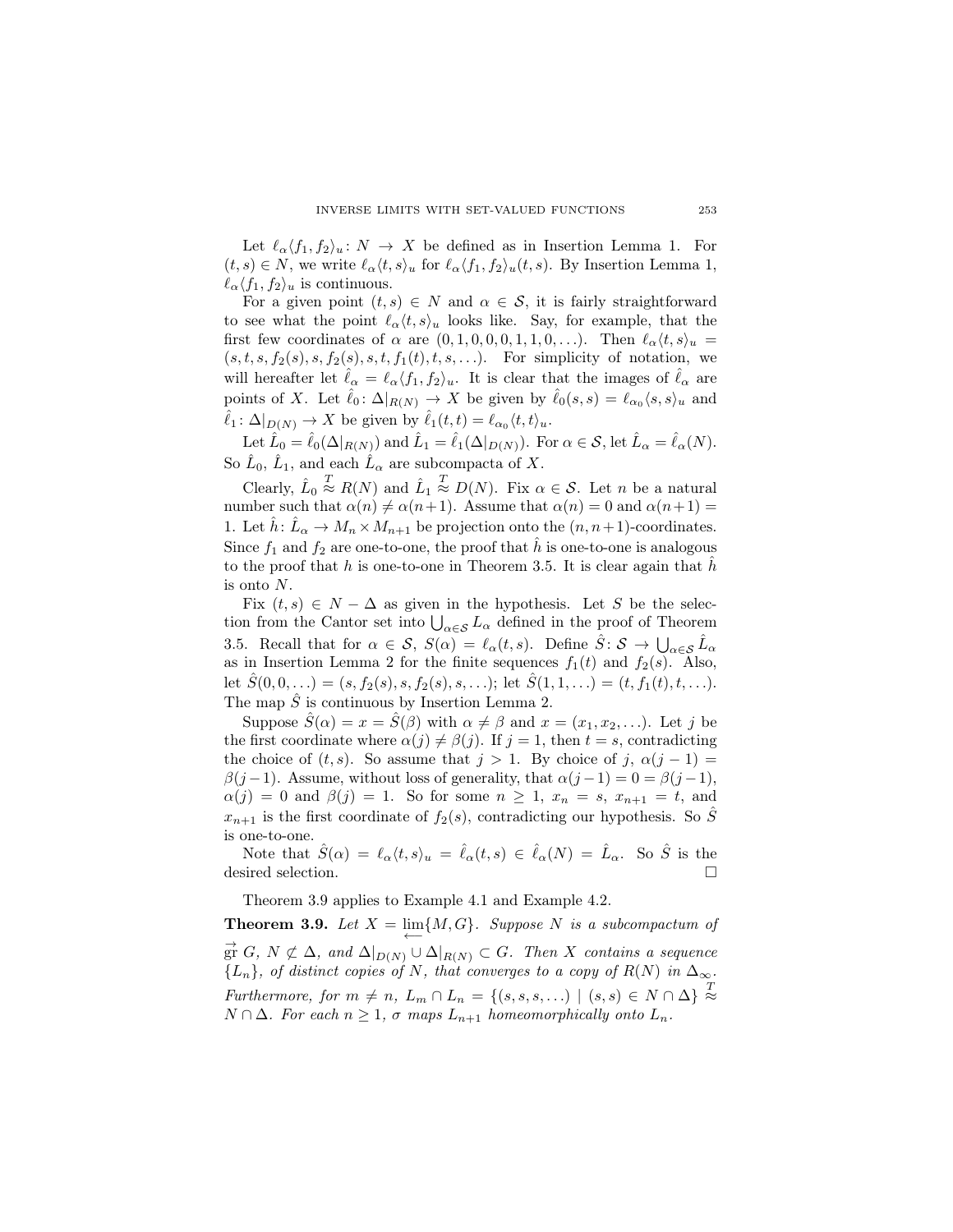*Proof.* For  $n \geq 1$ , let  $L_n = \{(x_1, x_2, \ldots) \in X \mid x_i = s \text{ for } 1 \leq i \leq n, x_i = 1\}$ *t* for  $i \geq n+1$ , and  $(t, s) \in N$ . By hypothesis,  $(s, s)$  and  $(t, t)$  are in  $\overrightarrow{gr}$  *G*, so each  $L_n$  is a subset of *X*. It is easy to see that for each  $n \geq 1$ , the projection of  $L_n$  onto the  $(n, n+1)$ -coordinates is a homeomorphism of  $L_n$  onto  $N^{-1}$ , which is homeomorphic to  $N$ .

Suppose for some  $m < n$ ,  $x \in L_m \cap L_n$ . So there exists  $(t, s) \in$ *N* and  $(b, a) \in N$  such that  $x = (s, s, \ldots, s, t, t, \ldots) \in L_m$  and  $x =$  $(a, a, \ldots, a, b, b, \ldots) \in L_n$ . So  $s = a$  since first coordinates are equal and  $t = b$  since  $(n+1)$ <sup>th</sup> coordinates are equal. Since  $m < n$  and the  $(m+1)$ <sup>th</sup> coordinates are equal, we get that  $t = a$ . It follows that  $x = (s, s, s, \ldots) \in$  $\Delta_{\infty}$  and that  $(s, s) \in N \cap \Delta$ . So, for  $m \neq n$ ,  $L_m$  and  $L_n$  meet if and only if *N* meets  $\Delta$ . Since  $N \not\subset \Delta$ , each  $L_n$  contains a point that is in no other *Lm*.

Let  $s \in R(N)$  and consider the point  $z = (s, s, s, \ldots) \in \Delta_{\infty}$ . Let  $(t, s) \in N$ . For  $n \geq 1$ , let  $y_n = (s, s, \ldots, s, t, t, \ldots) \in L_n$ . Clearly,  $\{y_n\}$ converges to *z*.

Suppose for each  $n \geq 1$ ,  $y_n \in L_n$  and  $\{y_n\}$  converges to  $z \in X$ . Let *s* be the first coordinate of *z*. Now,  $\{y_n\}$  must converge coordinate-wise to *z*. For  $n \geq 1$  and  $i \geq 1$ , let  $y_{ni}$  be the  $i$ <sup>th</sup>-coordinate of  $y_n$ . So  $\{y_{n1}\}$  converges to *s*. For  $n \geq 2$ ,  $y_{n2} = y_{n1}$ ; so  $\{y_{n2}\}$  converges to *s*. For  $n \geq 3$ ,  $y_{n3} = y_{n1}$ ; so  $\{y_{n3}\}$  converges to *s*. Continuing, we get that each coordinate of *z* is *s*. It follows that  $\{L_n\}$  converges to  $\{(s, s, s, \ldots) \mid s \in R(N)\}\)$ , which is a topological copy of *R*(*N*).

Clearly, for each  $n \geq 1$ ,  $\sigma|_{L_{n+1}}: L_{n+1} \to L_n$  is a homeomorphism.  $\square$ 

**Theorem 3.10.** Let  $X = \lim\{M, G\}$  and let N be a subcompactum of  $\overrightarrow{g}$ <sup>r</sup> *G with*  $N \not\subset \Delta$ *. Suppose that*  $f_2$ :  $R(N) \rightarrow \prod_{i=1}^{m-1} M$  *and*  $f_1$ :  $D(N) \rightarrow$  $\prod_{i=1}^{m-1} M$  are periodic inverse sequences (of period *m*) such that  $f_1(s) =$ *f*<sub>2</sub>(*s*) *for*  $(s, s) \in N \cap \Delta$ *. Suppose also there exists*  $(t, s) \in N$  *such that the first coordinate of*  $f_2(s)$  *is not t. Then X contains a sequence*  $\{\hat{L}_n\}$ *, of distinct copies of N, that converges to a copy of*  $R(N)$ *. For each*  $n \geq 1$ *,*  $\sigma^m$  *maps*  $\hat{L}_{n+1}$  *homeomorphically onto*  $\hat{L}_n$ *.* 

*Proof.* The proof follows in a manner analogous to how the proof of Theorem 3.8 followed the proof of Theorem 3.5.

### 4. Examples

We revisit some well-known examples of inverse limits on [0*,* 1] with a single usc set-valued bonding function. We note in each case how certain properties about the inverse limit can be immediately deduced from our theorems. In each of these examples, the bonding function is a union of usc continuum-valued functions and so, by Theorem 1.6, the inverse limit will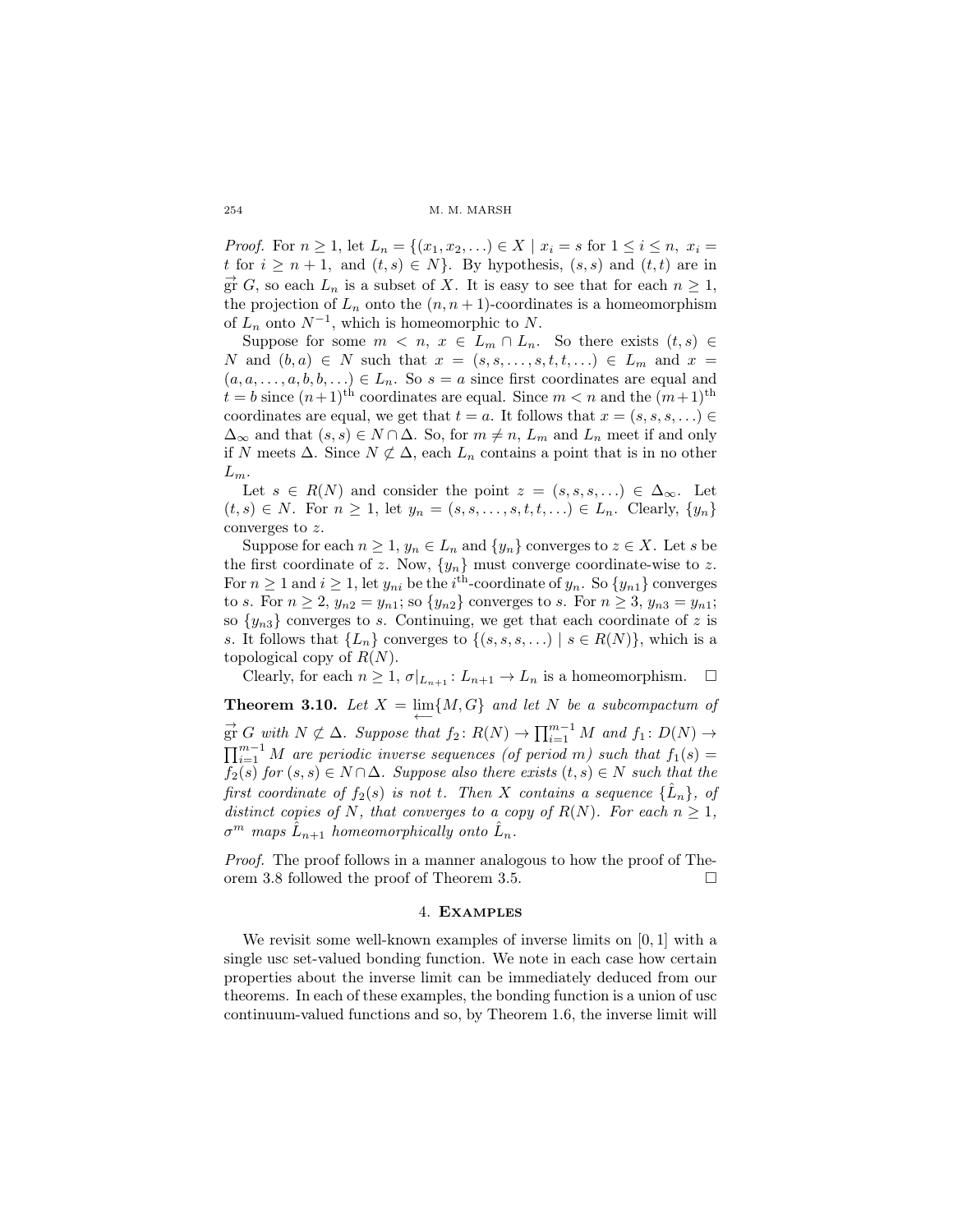be connected. Also, the graph of each set-valued bonding function in these examples contains a subcompactum *H* that is the graph of a set-valued function *h* such that  $h^{-1}$ : [0,1]  $\rightarrow$  [0,1] is a mapping. So, by Corollary 3.3, each inverse limit can be realized as an ordinary inverse limit on a nested sequence of copies of its inverse graphs  $G_{m}^{\leftarrow}$  with retractions for bonding maps.

In each example, we show the graph of *G*, the inverse graph of *G*, and the 3-inverse graph of *G*. The 3-inverse graph is drawn as if it is sitting in the first three coordinates of the Hilbert cube.

**Example 4.1** ([6, Example 2]). If we take  $N = \frac{1}{\mathfrak{S}^T} G$ , then by Theorem 3.9, *X* contains a sequence of copies of  $\vec{gr} G$  (arcs), each pair intersecting in the set  $\Delta_{\infty}$ , converging to  $\Delta_{\infty}$ .

On the other hand, if we take  $N = [0, 1] \times \{0\}$ , then by Theorem 3.9, *X* contains a sequence of arcs, each pair intersecting in the point  $\{(0,0,0,\ldots)\},$  converging to a copy of  $R(N)$ , namely the point  $(0,0,0,\ldots).$ Hence, the sequence must be a null sequence of arcs. Since each point of *X* that is not in  $\Delta_{\infty}$  is of the form  $(0,0,\ldots,0,t,t,\ldots)$  for  $t \in (0,1]$ , it follows that *X* is  $\Delta_{\infty}$  union the null sequence of arcs.

See Figure 1.



FIGURE 1

**Example 4.2.** In this example, letting  $N = \{1\} \times [0,1]$  and applying Theorem 3.9, we again have a convergent sequence of arcs, each pair meeting at the point  $(1, 1, 1, \ldots)$ . However, since  $R(N) = [0, 1]$ , the arcs converge to  $\Delta_{\infty}$ .

See Figure 2.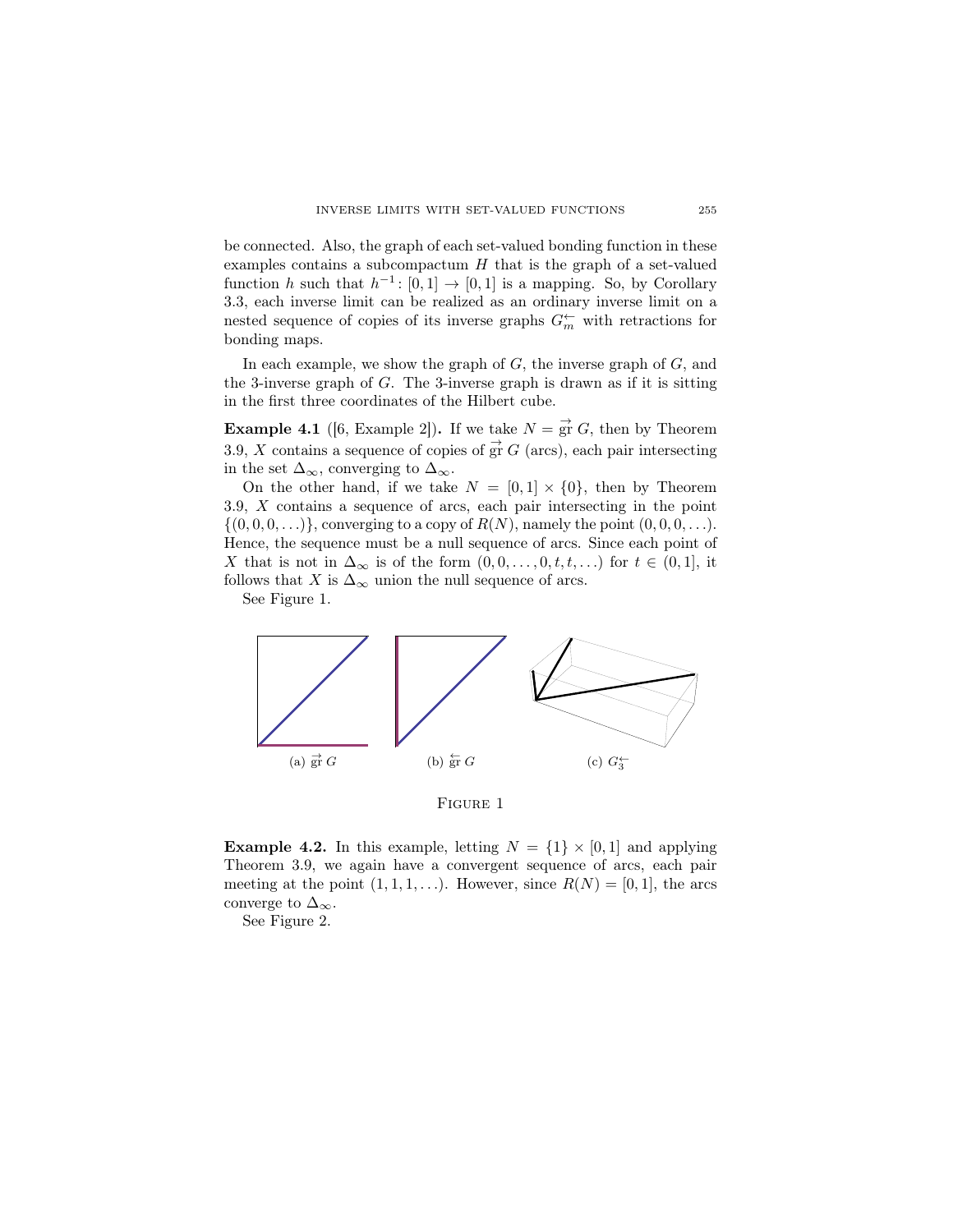

FIGURE 2

**Example 4.3** ([8, Example 4]). Let *N* be the convex arc from  $(\frac{1}{2}, \frac{1}{2})$ to (1,0). The conditions of Theorem 3.5 are satisfied,  $R(N) = [0, \frac{1}{2}]$ , and  $D(N) = \left[\frac{1}{2}, 1\right]$ . So *X* contains a Cantor set shuffle *L* of copies of *N* (arcs) between the lower half of  $\Delta_{\infty}$  and the upper half of  $\Delta_{\infty}$ . Since  $N \cap \Delta = \{(\frac{1}{2}, \frac{1}{2})\}$ , each pair of arcs meets at the point  $(\frac{1}{2}, \frac{1}{2}, \ldots)$ . So ∪ $\mathcal{L}$ is homeomorphic to the cone over the Cantor set. Applying Corollary 3.3, we see that *X* is an inverse limit on a nested sequence of copies of the *n*-inverse graphs of *G* with retractions as bonding maps. Each  $G_n^{\leftarrow}$  is a  $2^n$ -od, (see  $G_3^{\leftarrow}$ ). So  $X = \cup \mathcal{L}$ .

See Figure 3.





**Example 4.4** ([6, Example 4]). Since  $\vec{gr} G$  is symmetric, by Lemma 3.4, we immediately have that *X* contains a simple closed curve. Applying Theorem 3.8, let *N* be the convex arc from  $(0, \frac{1}{2})$  to  $(\frac{1}{2}, 1)$ . Note that  $N \cap \Delta = \emptyset$ ,  $D(N) = [0, \frac{1}{2}]$ , and  $R(N) = [\frac{1}{2}, 1]$ . Let  $f_1(t) = \frac{1}{2} - t$  for  $t \in D(N)$  and  $f_2(s) = \frac{3}{2} - s$  for  $s \in R(N)$ . We see that  $f_1$  and  $f_2$  are periodic inverse sequences (of period 2) for  $D(N)$  and  $R(N)$ , respectively. The point  $(\frac{1}{4}, \frac{3}{4})$  will suffice as the special point  $(t, s)$  mentioned in the hypothesis. So  $X$  contains a Cantor set shuffle of arcs between a copy of  $R(N)$  and a copy of  $D(N)$ . In this example, looking at  $G_3^{\leftarrow}$  may give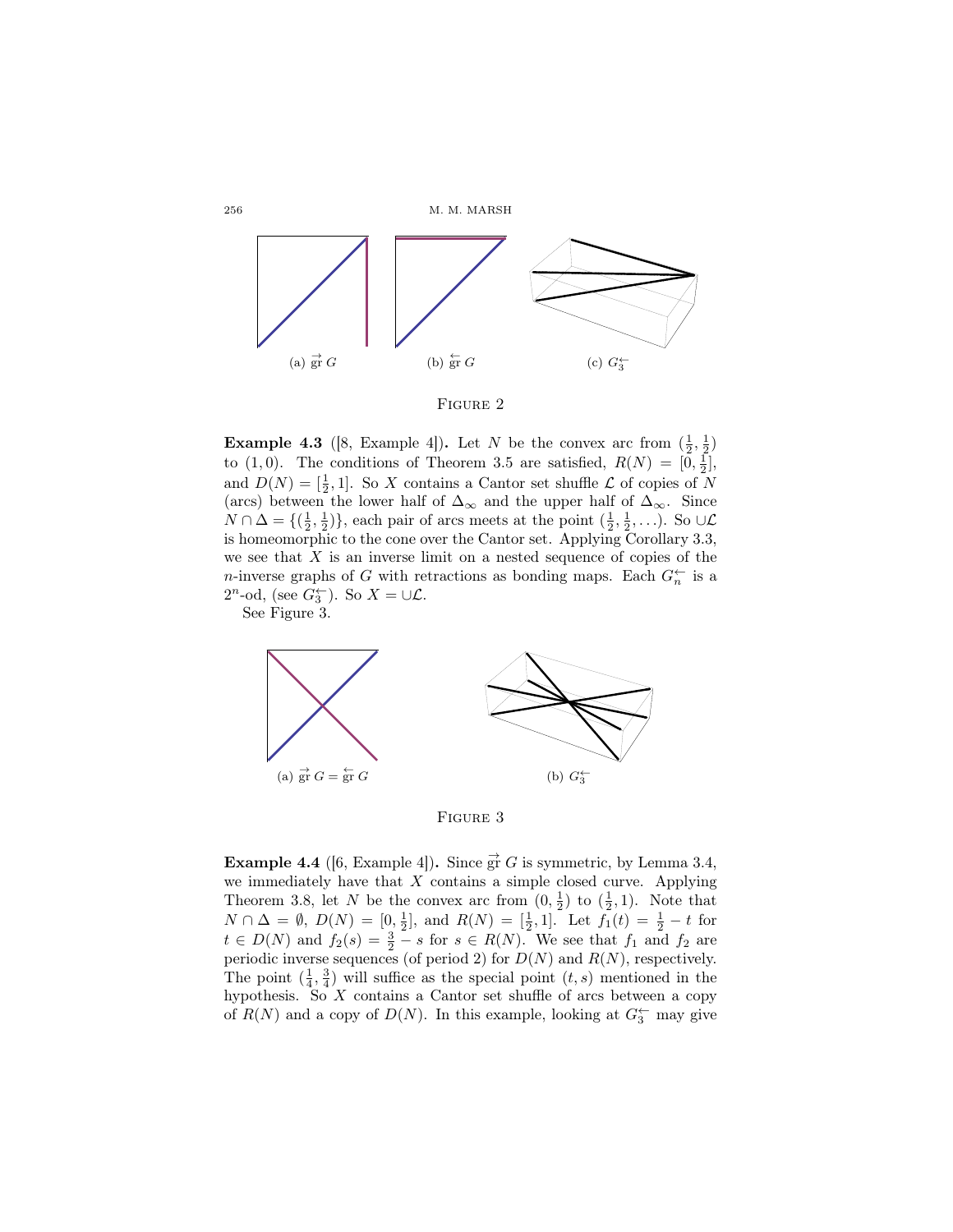the impression that  $X$  will be the suspension of a Cantor set. However, if we consider  $G_4^{\leftarrow}$ , we see that "above" each of the two vertices in  $G_3^{\leftarrow}$ , we will have two points, namely  $(\frac{1}{2}, 0, \frac{1}{2}, 0)$  and  $(\frac{1}{2}, 0, \frac{1}{2}, 1)$  above  $(\frac{1}{2}, 0, \frac{1}{2})$ , and  $(\frac{1}{2}, 1, \frac{1}{2}, 0)$  and  $(\frac{1}{2}, 1, \frac{1}{2}, 1)$  above  $(\frac{1}{2}, 1, \frac{1}{2})$ .

See Figure 4.



Figure 4

Acknowledgment. The author acknowledges correspondence with Tom Ingram and Van Nall and suggestions by the referee that led to improvements in the paper.

### **REFERENCES**

- [1] H. Cook, *Clumps of continua*, Fund. Math. 86 (1974), 91–100.
- [2] C. A. Eberhart and J. B. Fugate, *Approximating continua from within*, Fund. Math. 72 (1971), no. 3, 223–231.
- [3] Sina Greenwood and Judy Kennedy, *Connected generalized inverse limits*, Topology Appl. 159 (2012), no. 1, 57–68.
- [4] W. T. Ingram, *Inverse limits with upper semi-continuous bonding functions: Problems and some partial solutions*, Topology Proc. 36 (2010), 353–373.
- [5] , *Tree-likeness of certain inverse limits with set-valued functions*, Topology Proc. 42 (2013), 17–24.
- [6] W. T. Ingram and William S. Mahavier, *Inverse limits of upper semi-continuous set valued functions*, Houston J. Math. 32 (2006), no. 1, 119–130.
- [7] , *Inverse Limits: From Continua to Chaos*. Developments in Mathematics, Vol. 25. New York: Springer, 2012.
- [8] William S. Mahavier, *Inverse limits with subsets of*  $[0, 1] \times [0, 1]$ , Topology Appl. 141 (2004), no. 1-3, 225–231.
- [9] M. M. Marsh and J. R. Prajs, *Retractions and internal inverse limits*. Preprint.
- [10] Van Nall, *Inverse limits with set valued functions*, Houston J. Math. 37 (2011), no. 4, 1323–1332.